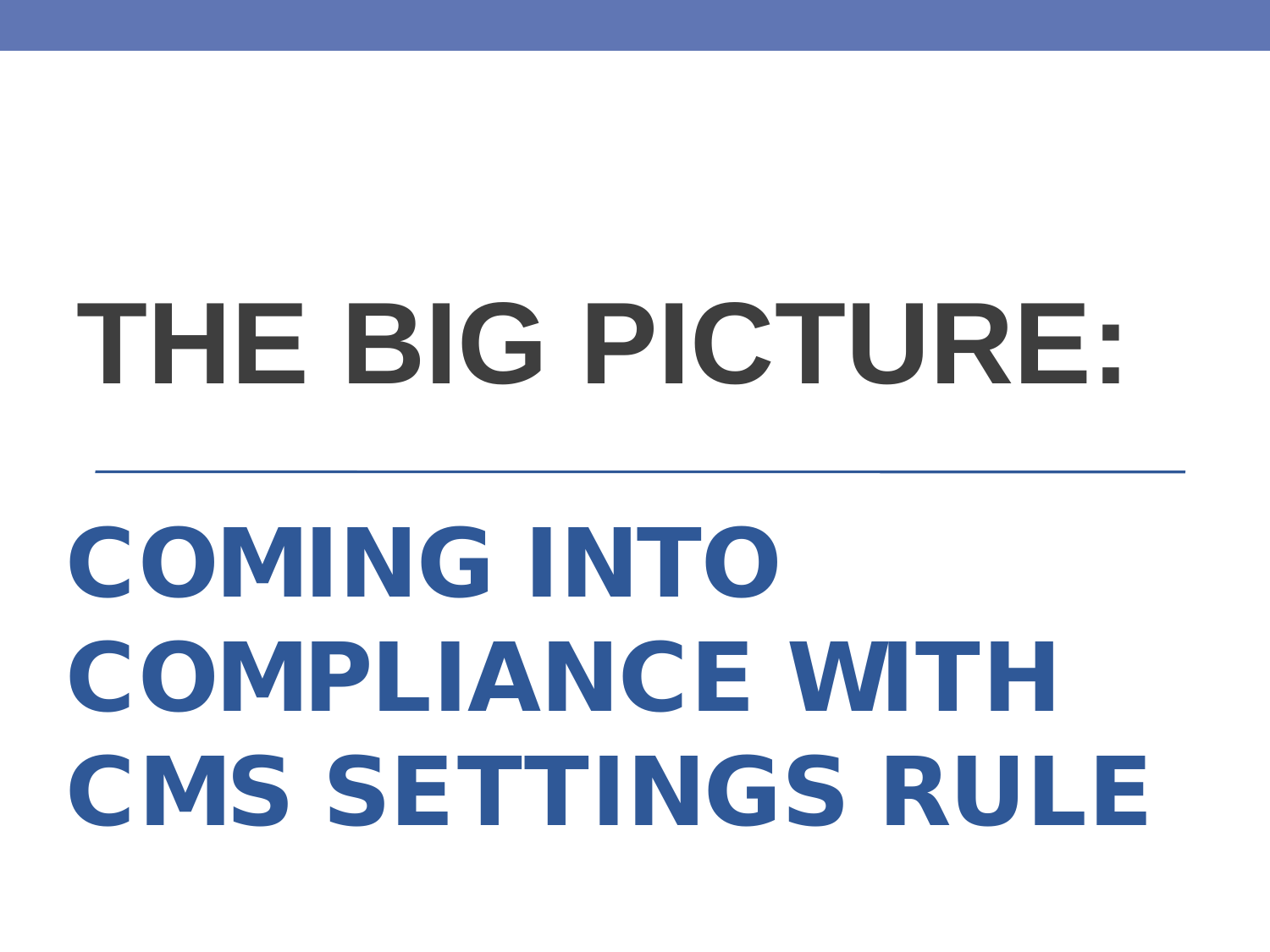### **Glossary**

- **CMS** Centers for Medicare and Medicaid Services
- **HCBS** Home and Community-Based Services
- **OCDD** Office for Citizens with Developmental **Disabilities**
- **IMD** Institution for Mental Diseases
- **ICF/DD** Intermediate Care Facility for Individuals with Developmental Disabilities
- **SW** Supports Waiver
- **ROW Residential Options Waiver**
- **CC** Children's Choice Waiver
- **NOW** New Opportunities Waiver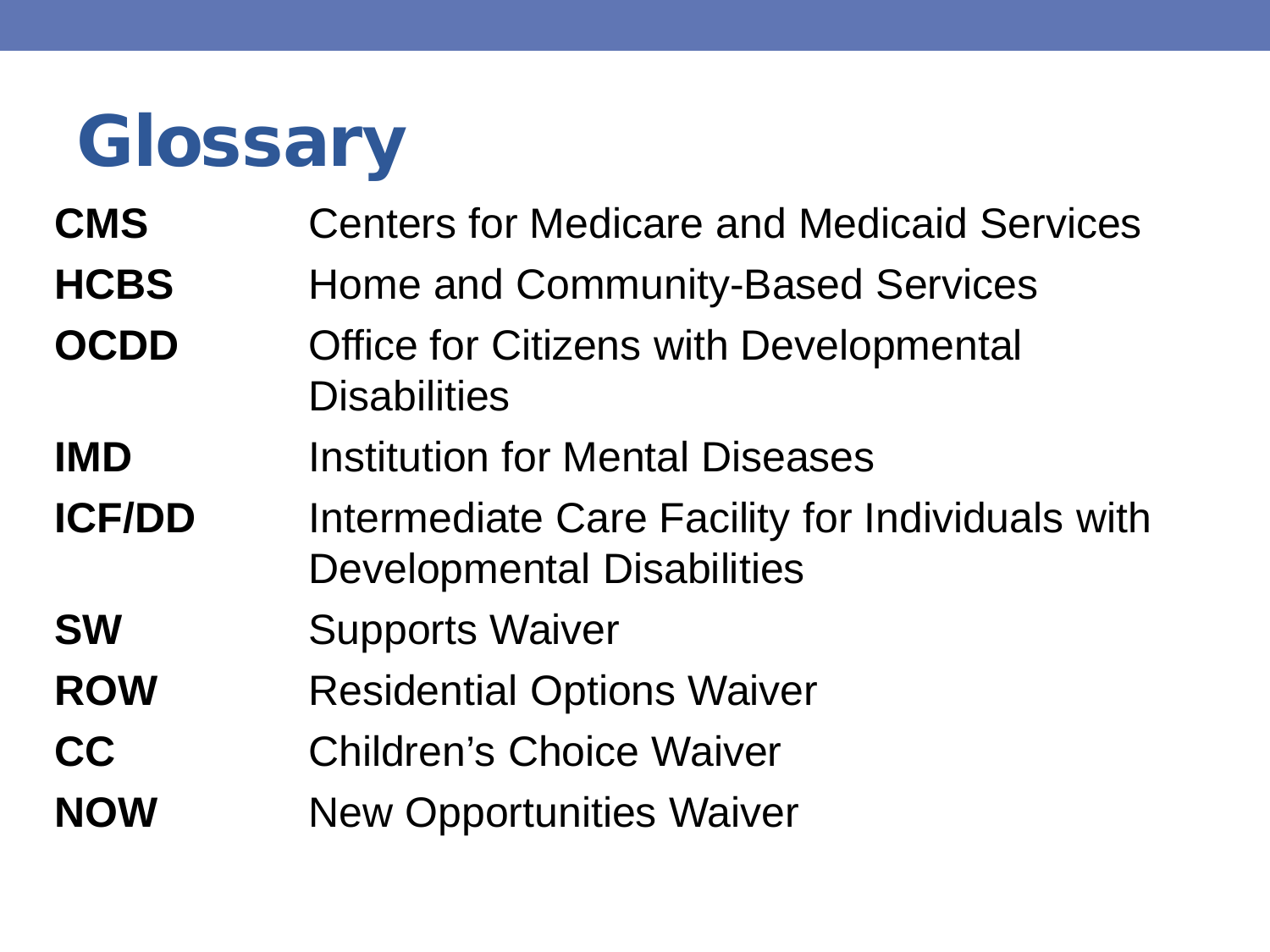### Goals of Presentation

- •Build a common understanding of CMS HCBS Community Rule related to settings
- •Build an understanding of changes that will occur with vocational programs
- •Build an understanding of the expectations for employment
- •Build an understanding of expectations for residential programs
- •Build an understanding of expectations for Person-Centered Planning Process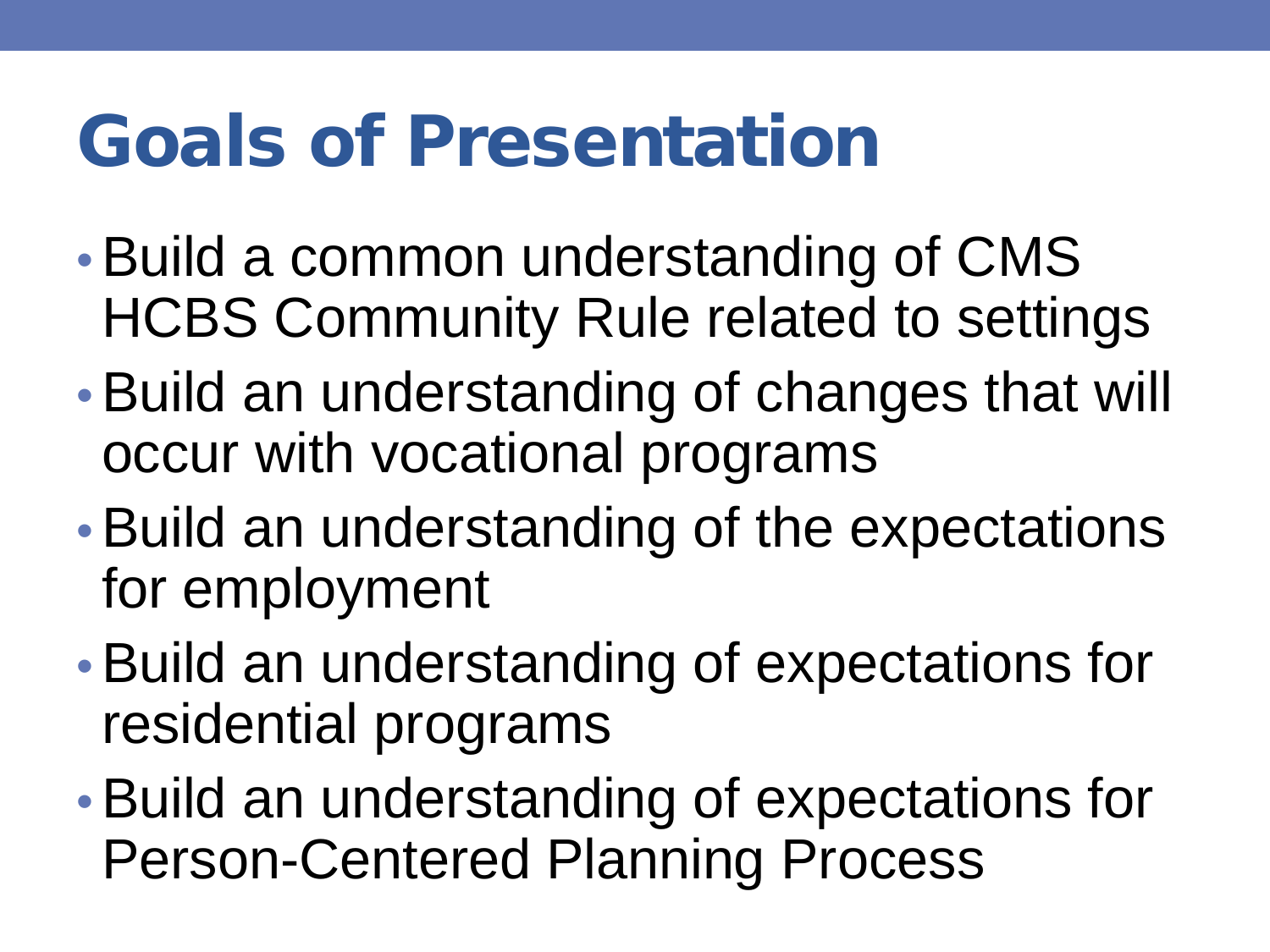#### MEDICAID FINAL RULE: CMS 2249- F AND CMS 2296-F

- •Published in Federal Register on January 16, 2014
- •Finalized on March 17, 2014
- Applies to all HCBS 1915(i) State Plans, Community First Choice Section 1915(k), and HCBS Waivers Section 1915(c)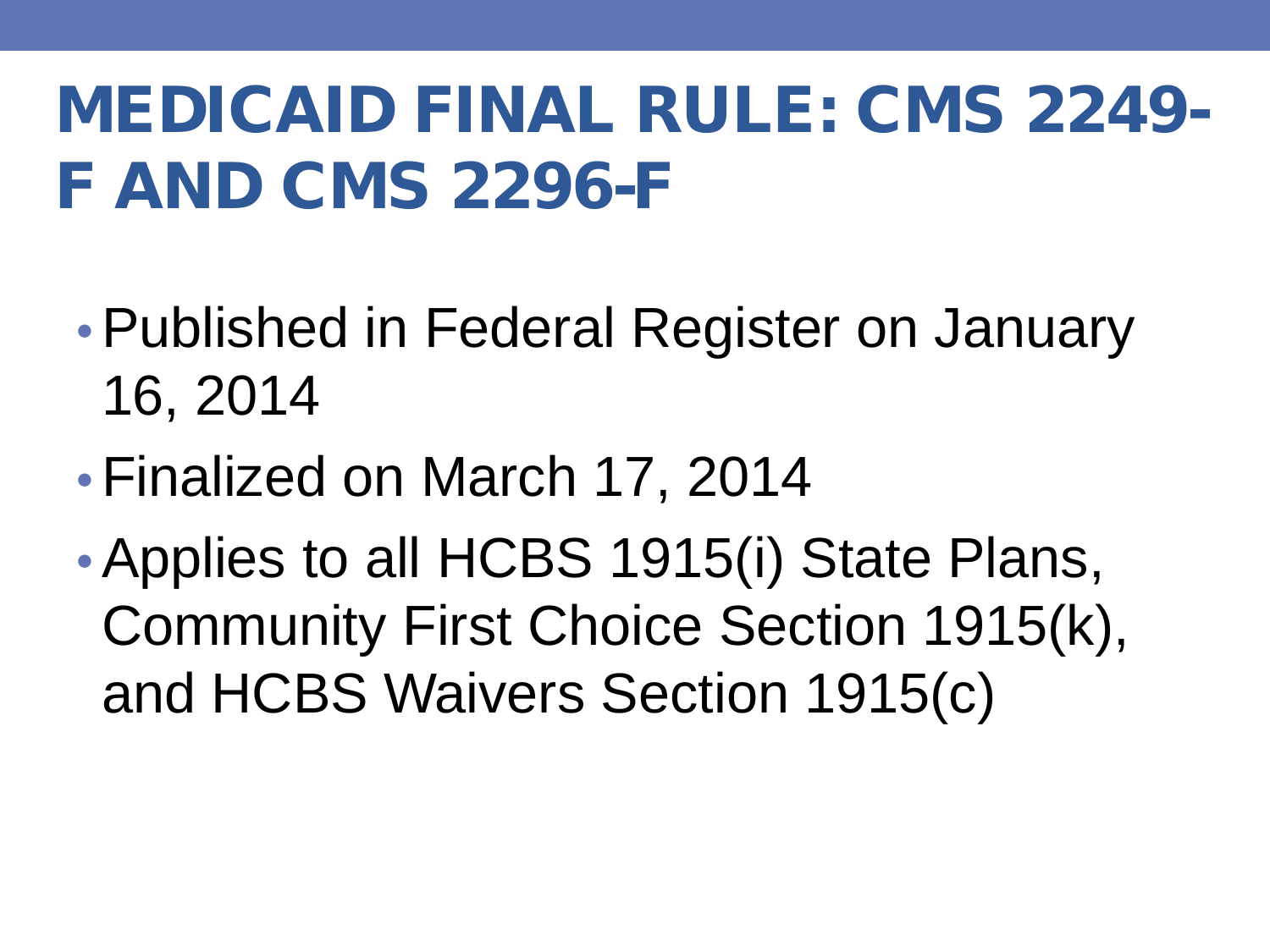# HCBS Settings Final Rule

# **The 'intent' of the rule:**

- Sets federal standards to ensure that Medicaid-funded HCBS are **NOT INSTITUITIONAL** in nature and are fully integrated
- Apply to residential and non residential services and settings
- Focus on the **EXPERIENCE** of each person receiving services and supports….
	- Are they living the life they want to live
	- Are they working in the community and integrated
	- Are they part of the community
- Goal is to ensure every person receiving HCBS:
	- Has access to benefits of community living
	- Has full opportunity to be integrated in their community
	- Has enhanced protections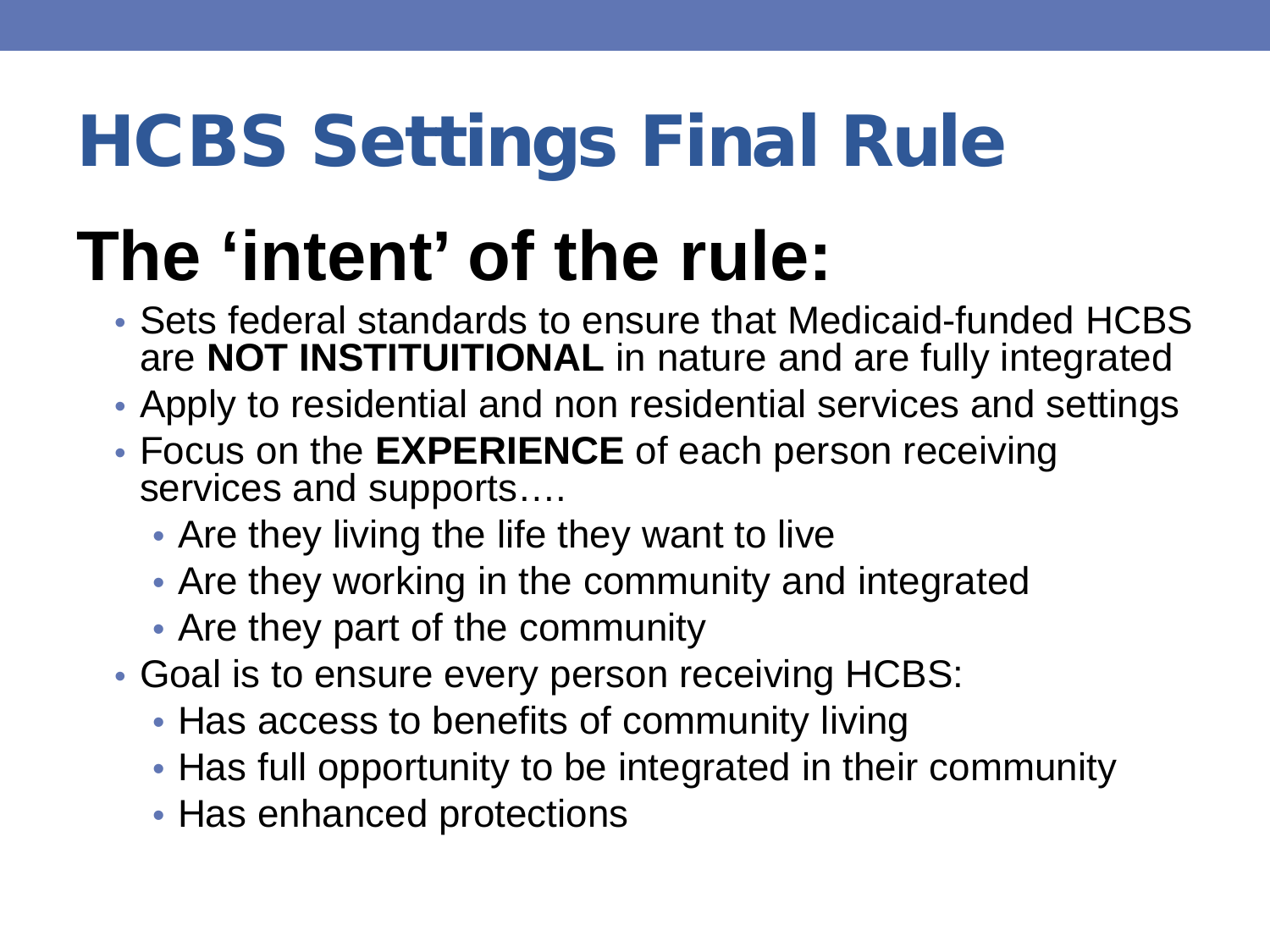### Time Frame

- Louisiana's Statewide Transition Plan was submitted to CMS for approval on March 17, 2015
- Louisiana's proposed date for final compliance is **March 17, 2019** (still waiting for CMS approval)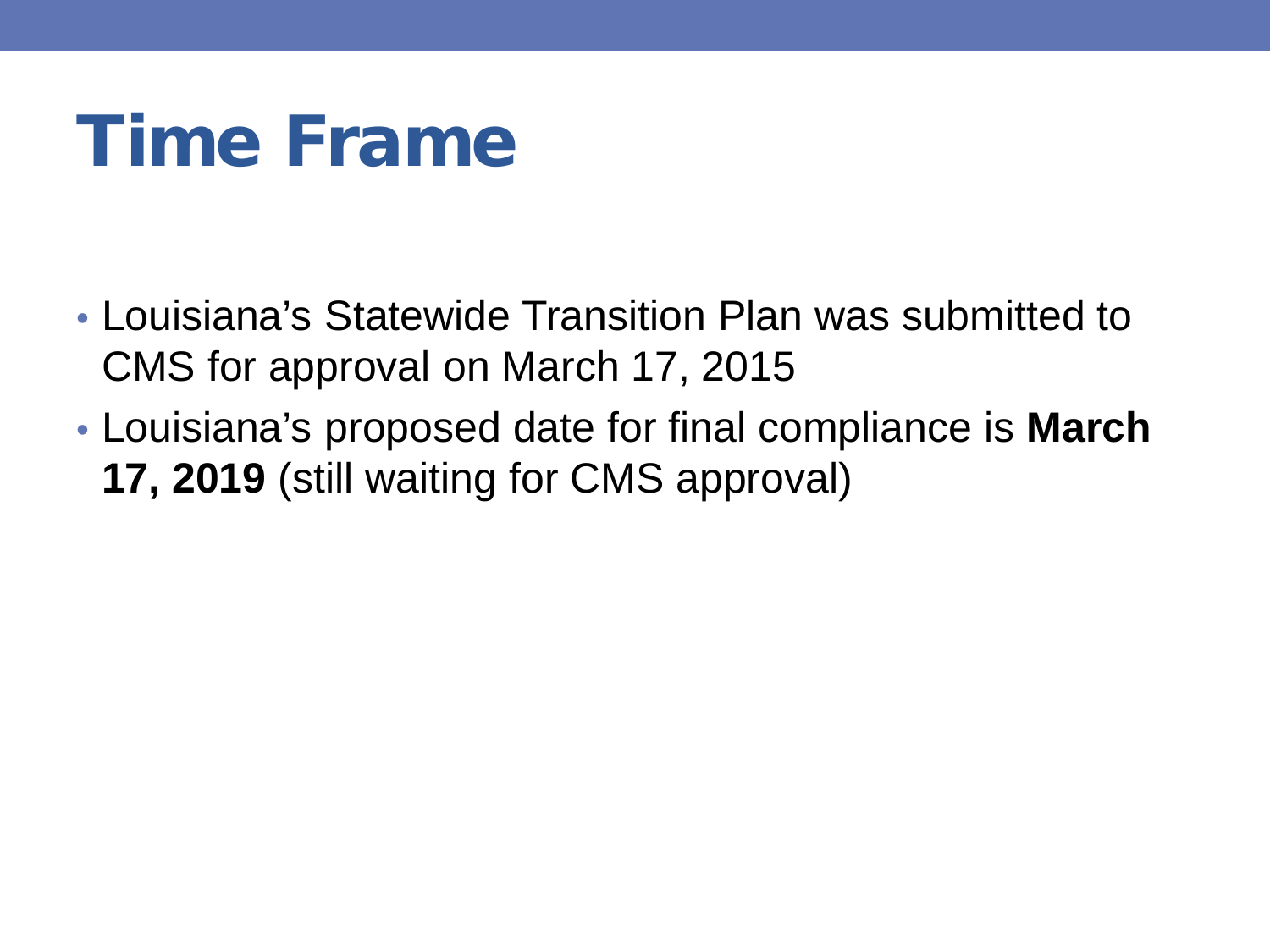- •Establish an outcome-oriented definition that focuses on the nature and quality of **individuals'** experiences
- Maximize opportunities for individuals to have access to the benefits of **community living and the opportunity to receive services in the most integrated setting**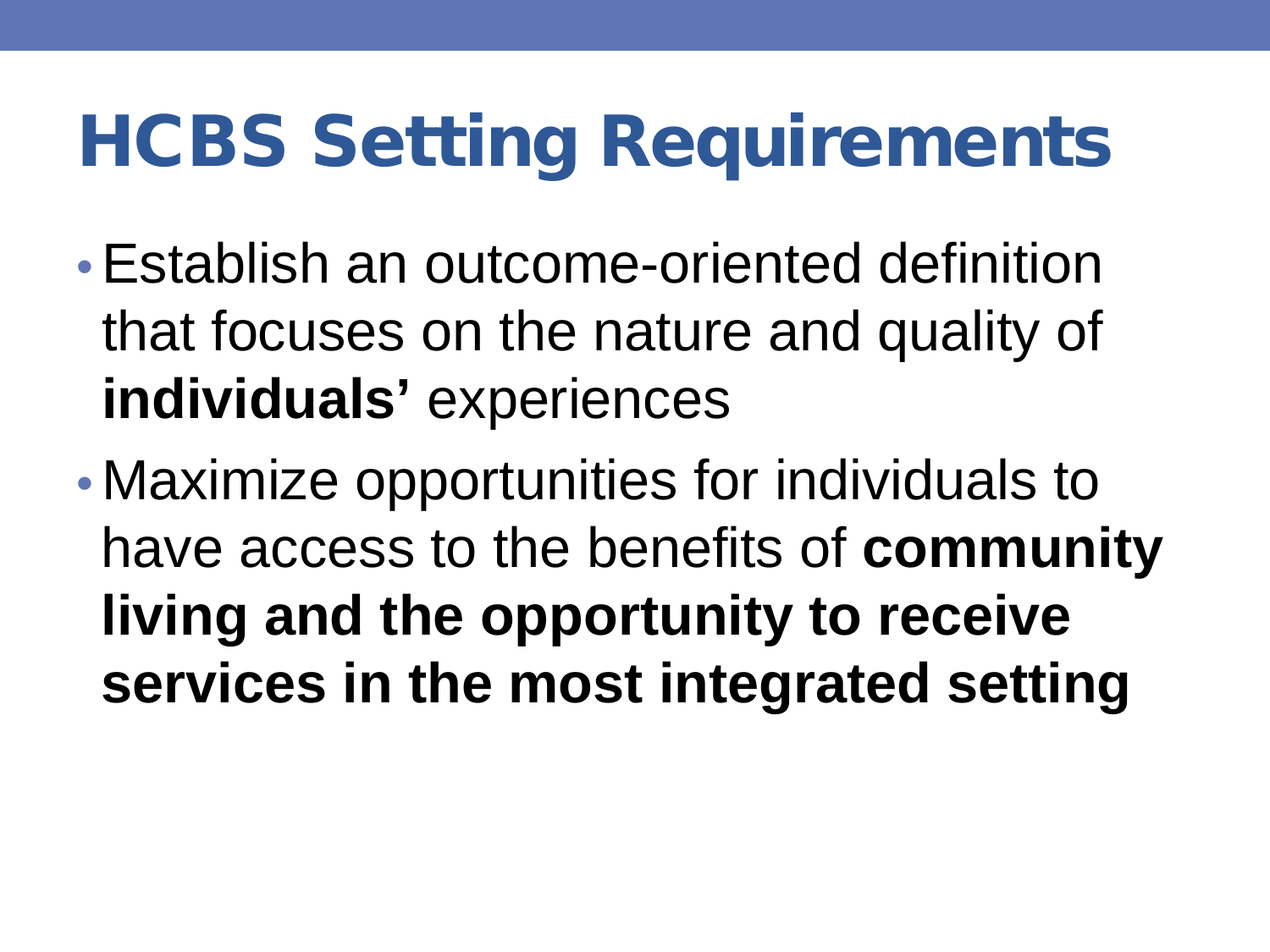#### **The final rule establishes**:

- Mandatory requirements for the qualities of home and community-based settings including discretion for the Secretary to determine other appropriate qualities
- Settings that are **NOT** home and communitybased
- Settings **PRESUMED NOT** to be home and community-based
- State compliance and transition requirements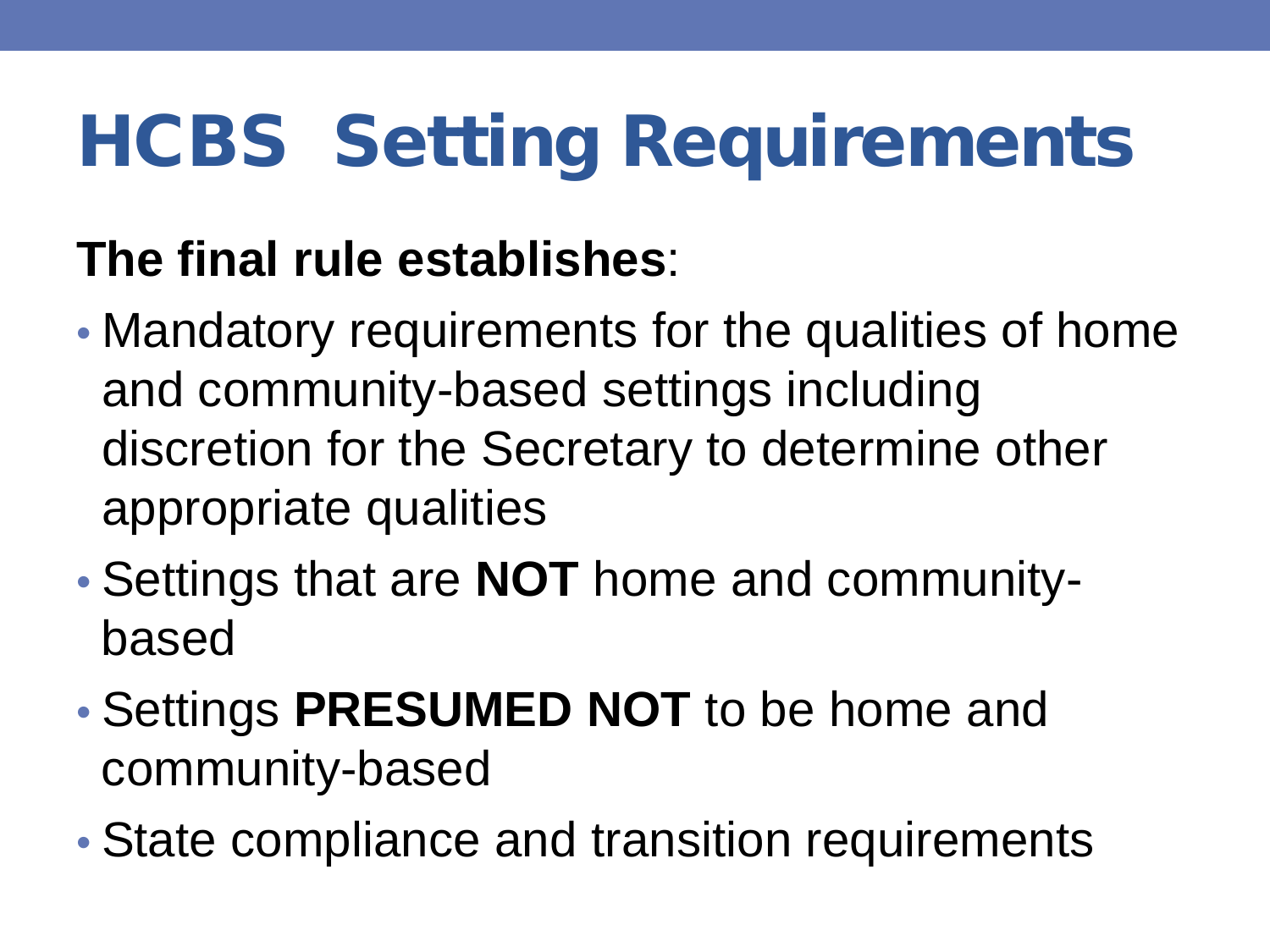#### **The Home and Community-Based setting:**

- Is integrated in and supports access to the greater community
- Provides opportunities to seek employment and work in competitive integrated settings, engage in community life, and control personal resources
- Ensures the individual receives services in the community to the same degree of access as individuals not receiving Medicaid home and community-based services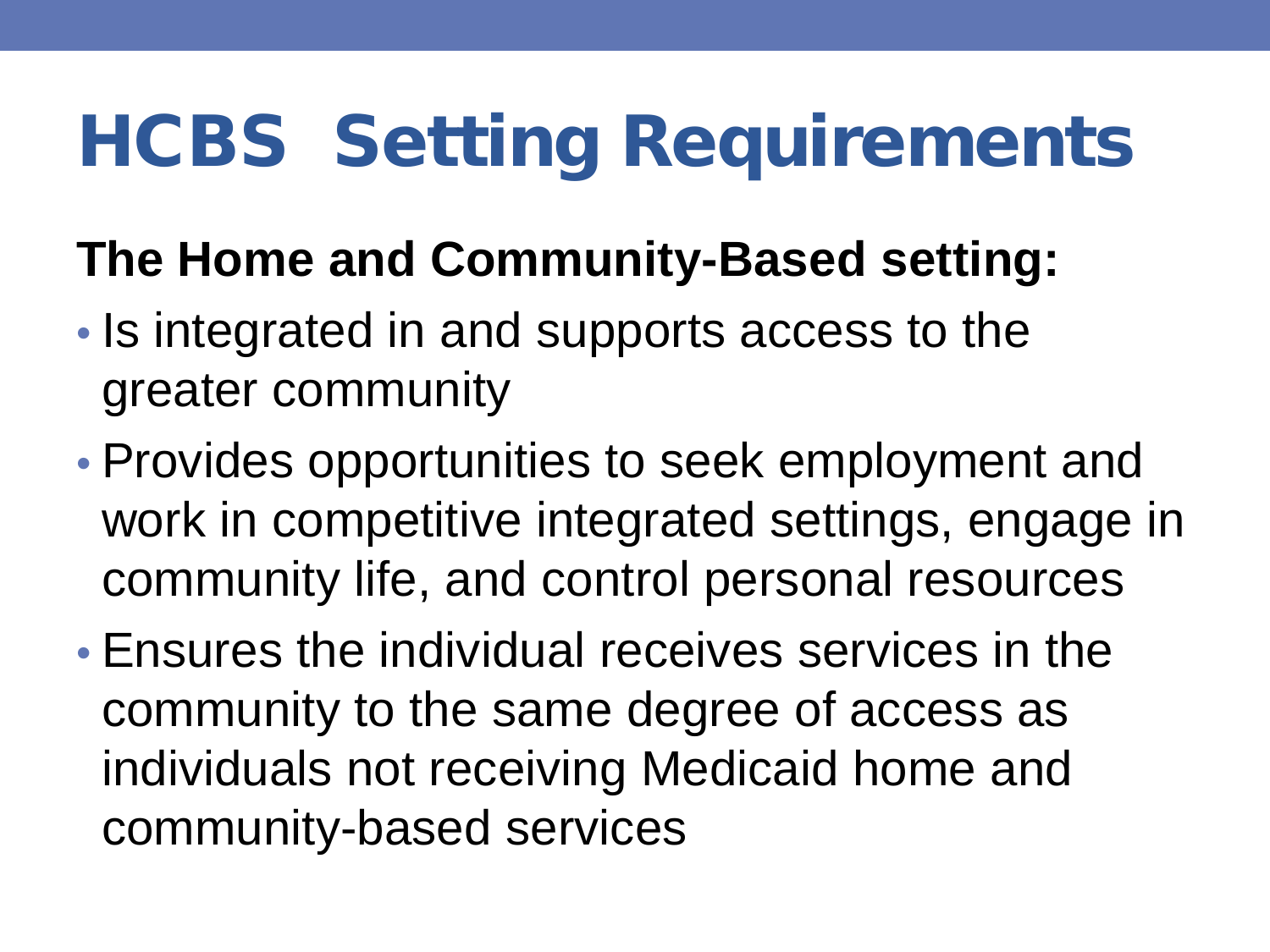- Is selected by the individual from among setting options, including non-disability specific settings and an option for a private unit in a residential setting
	- Person-centered service plans document the options based on the individual's needs, preferences; and for residential settings, the individual's resources
- Ensures an individual's rights of privacy, dignity, respect, and freedom from coercion and restraint
- Optimizes individual initiative, autonomy, and independence in making life choices
- Facilitates individual choice regarding services and supports and who provides them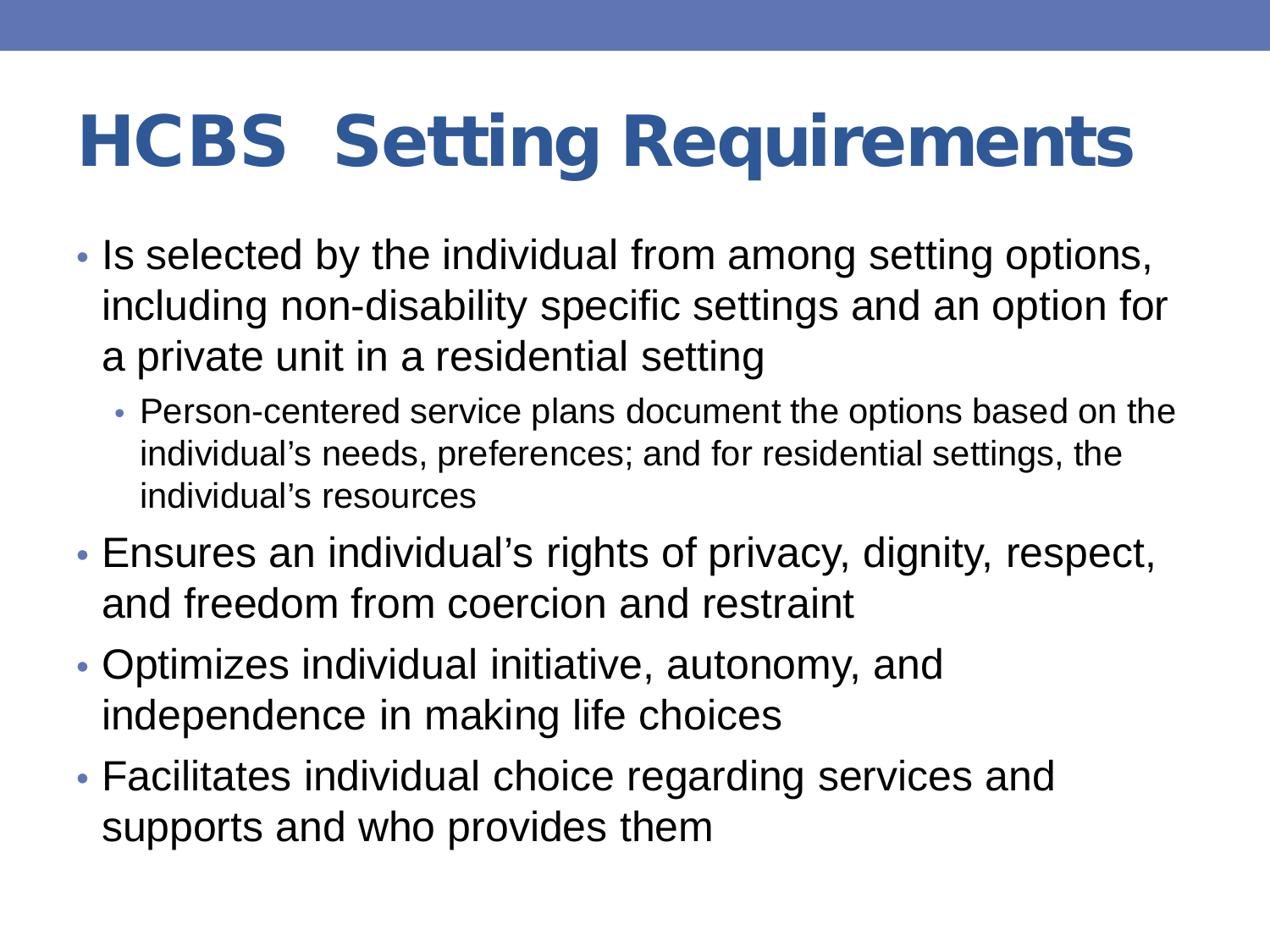### HCBS for Provider Owned or Controlled Residential Settings

#### **Additional requirements**:

- Dwelling owned, rented, or occupied under agreement
- Same responsibilities/protections from eviction as others
- Tenant laws/eviction processes
- Privacy in their sleeping or living unit
- Locks and access to dwelling
- Choice of roommates
- Freedom to furnish and decorate their sleeping or living units
- Freedom and support to control their schedules and activities
- Access to food any time
- Visitors at any time
- Physically accessible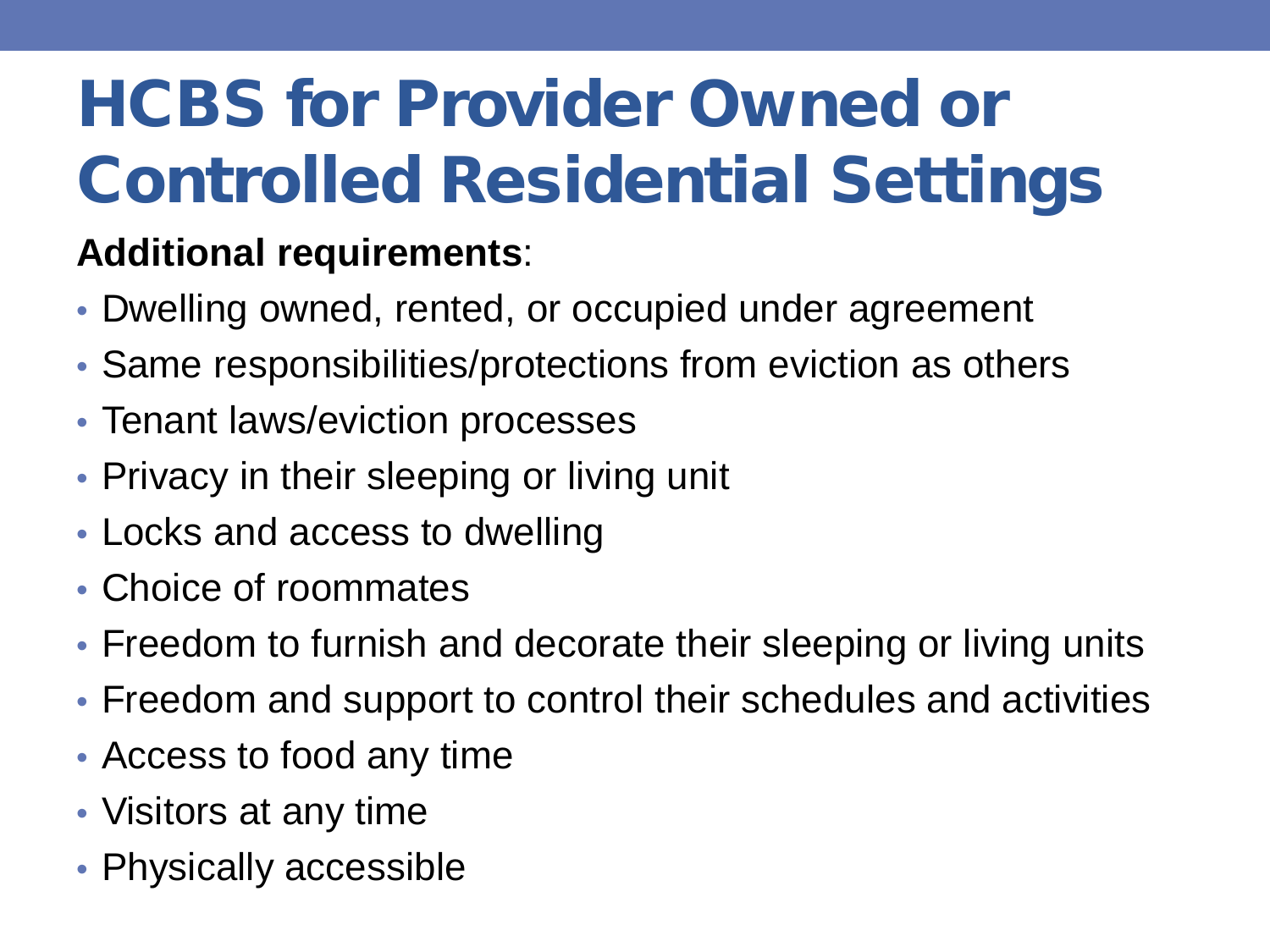### HCBS for Provider Owned or Controlled Residential Settings

Modifications of the additional requirements must be:

- •Supported by specific assessed need
- Justified in the person-centered service plan
- Documented in the person-centered service plan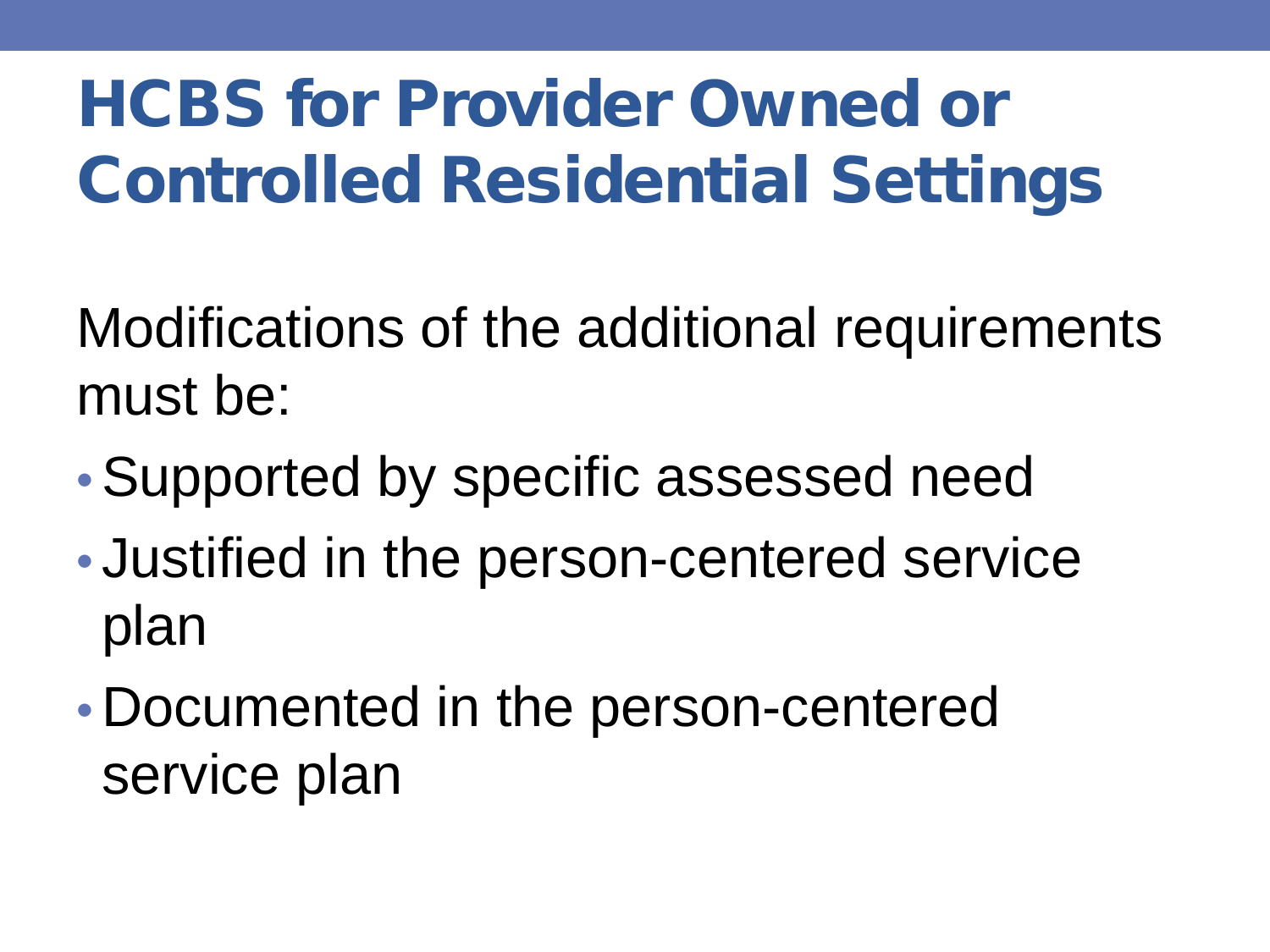## Community Setting Qualities

• **A more outcome**‐**oriented definition of home and community**‐**based settings**

#### • **Not solely based on:**

- Location
- •Geography
- •Physical characteristics
- •Size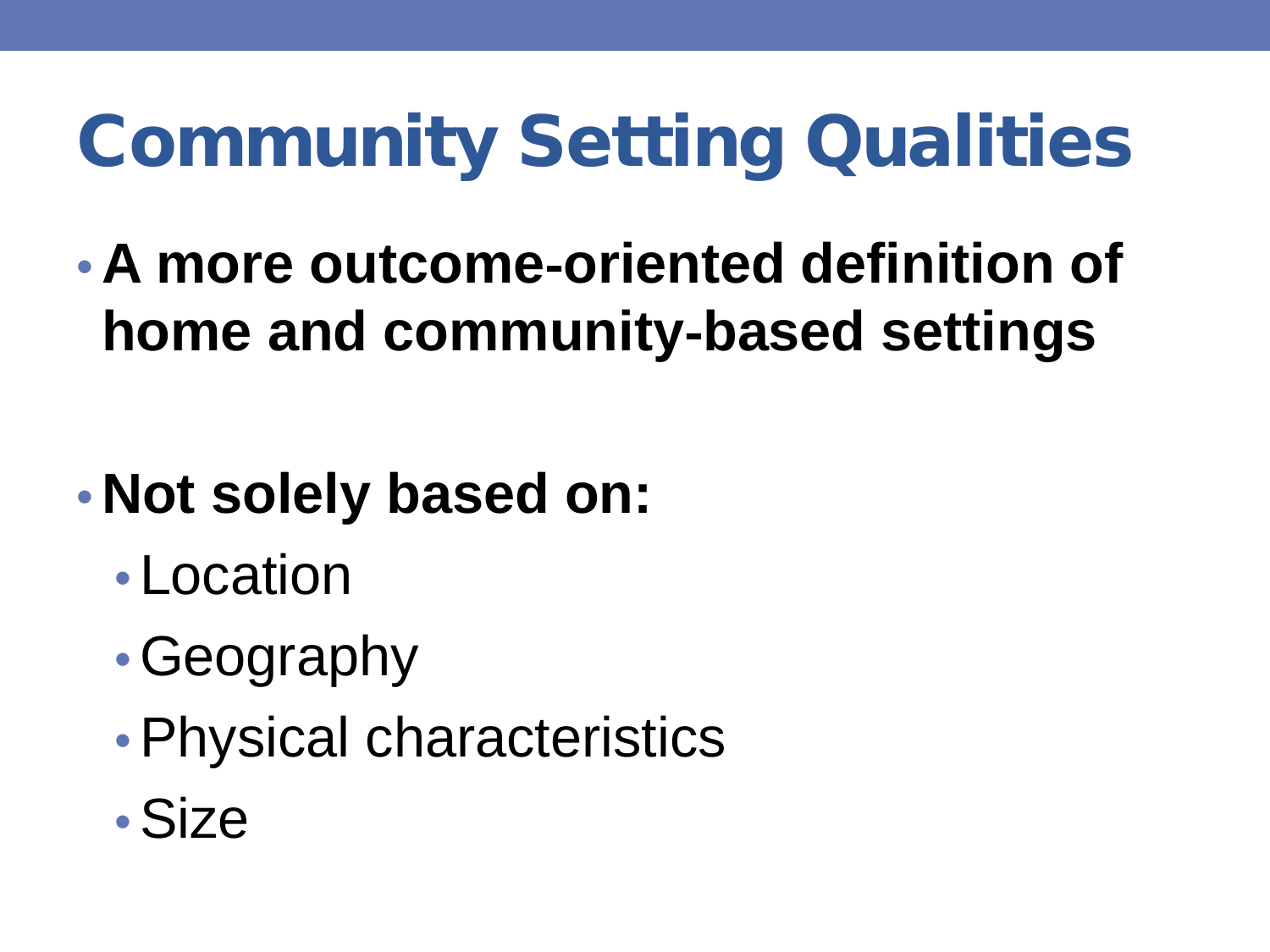# Community Setting Qualities

- Integrated and supports full access to the greater community
- Selected by the individual from among setting options
- •Ensures privacy, dignity, respect and freedom from coercion and restraint
- •Facilitates individual choice regarding services and supports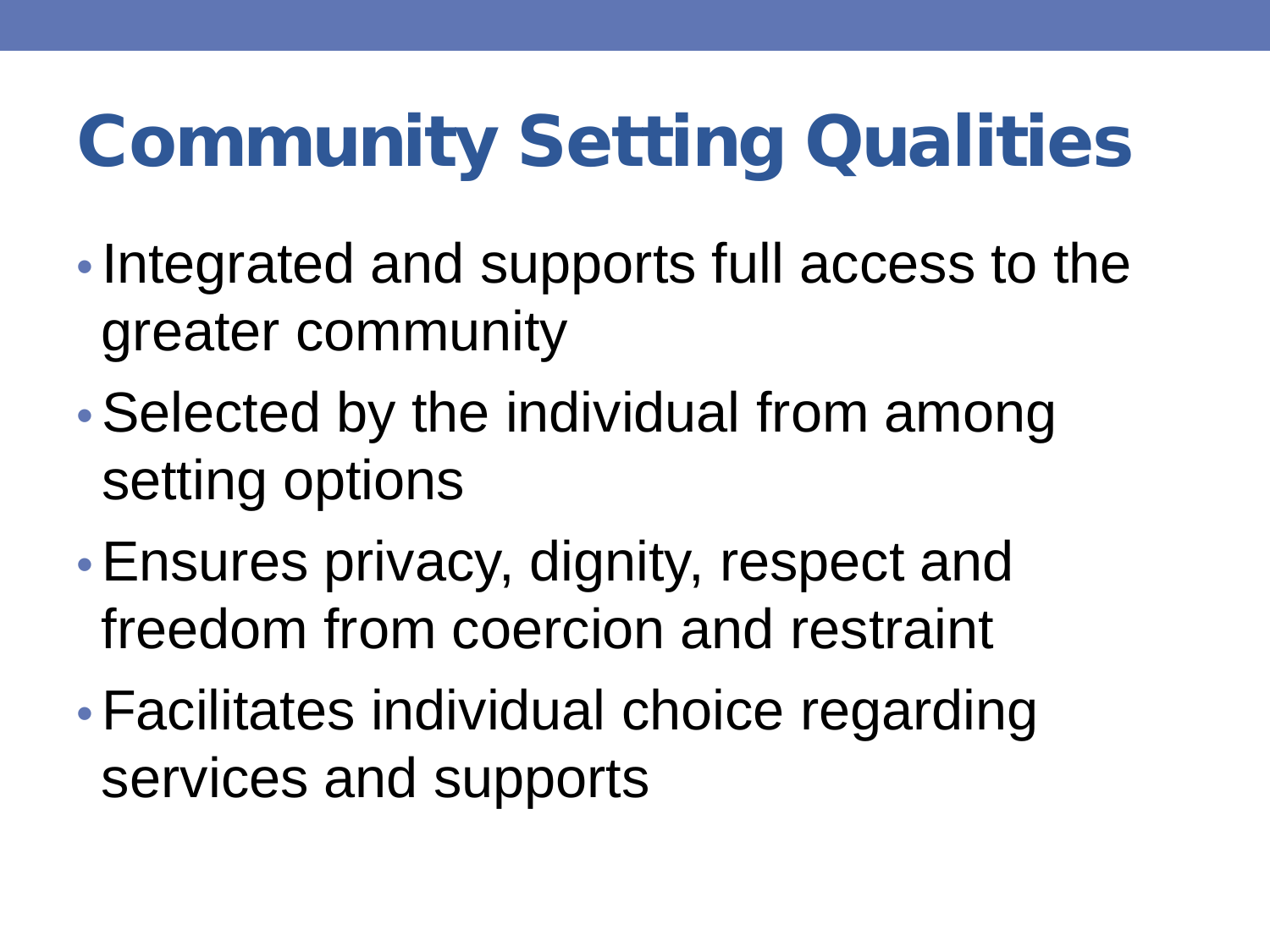#### Criteria For Settings That Isolate

Settings that have the following two characteristics alone might, but will not necessarily, meet the criteria for having the effect of isolating individuals:

- The setting is designed specifically for people with disabilities, and often even for people with a certain type of disability.
- The individuals in the setting are primarily or exclusively people with disabilities and on-site staff provides many services to them.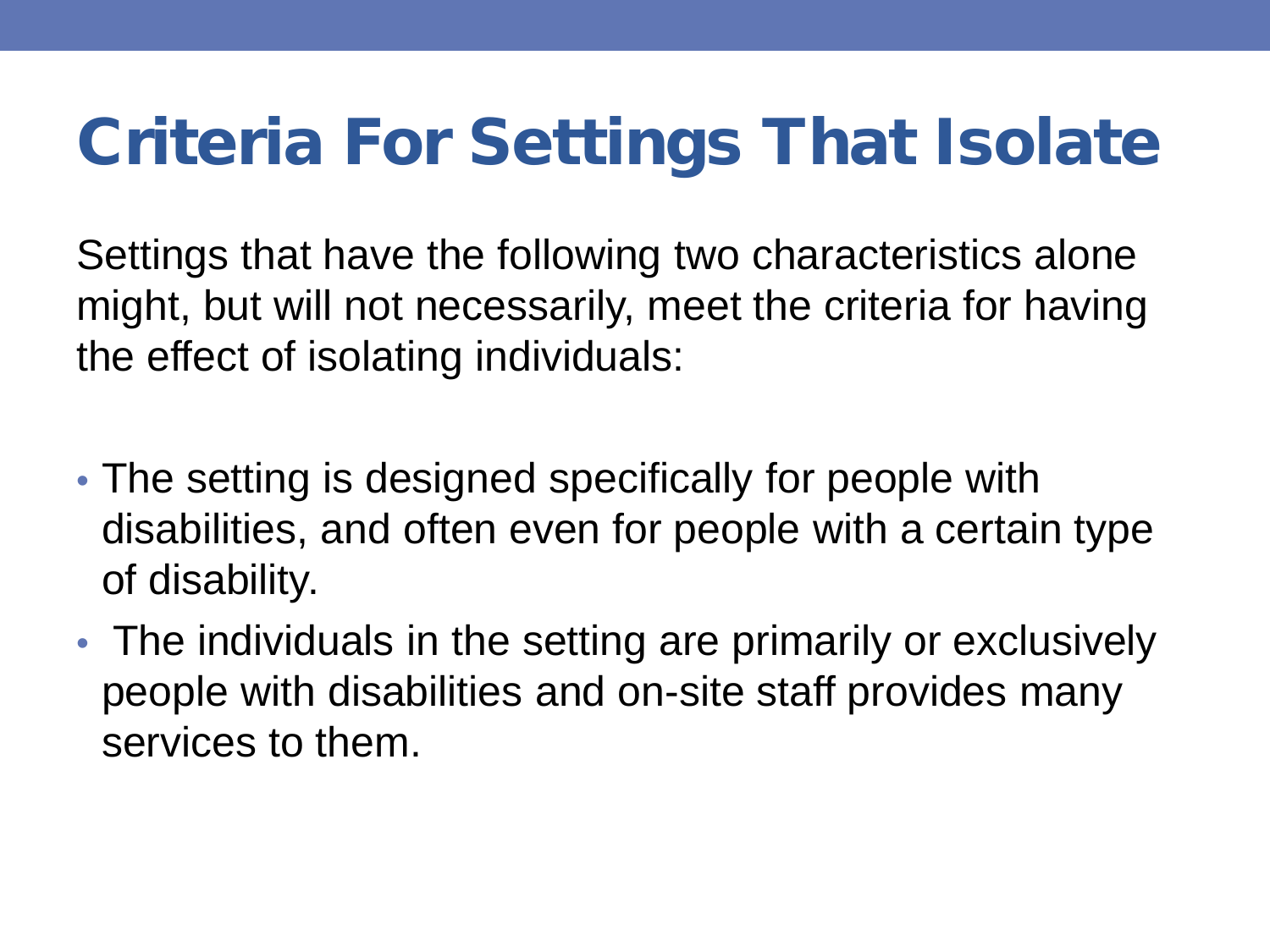#### Characteristics Of Settings That **Isolate**

Settings that isolate people receiving HCBS from the broader community may have any of the following characteristics:

- Designed to provide people with disabilities multiple types of services and activities on-site, including housing, day services, medical, behavioral and therapeutic services, and/or social and recreational activities
- People have limited, if any, interaction with the broader community
- Use/authorize interventions/restrictions that are used in institutional settings or are deemed unacceptable in Medicaid institutional settings (e.g. seclusion).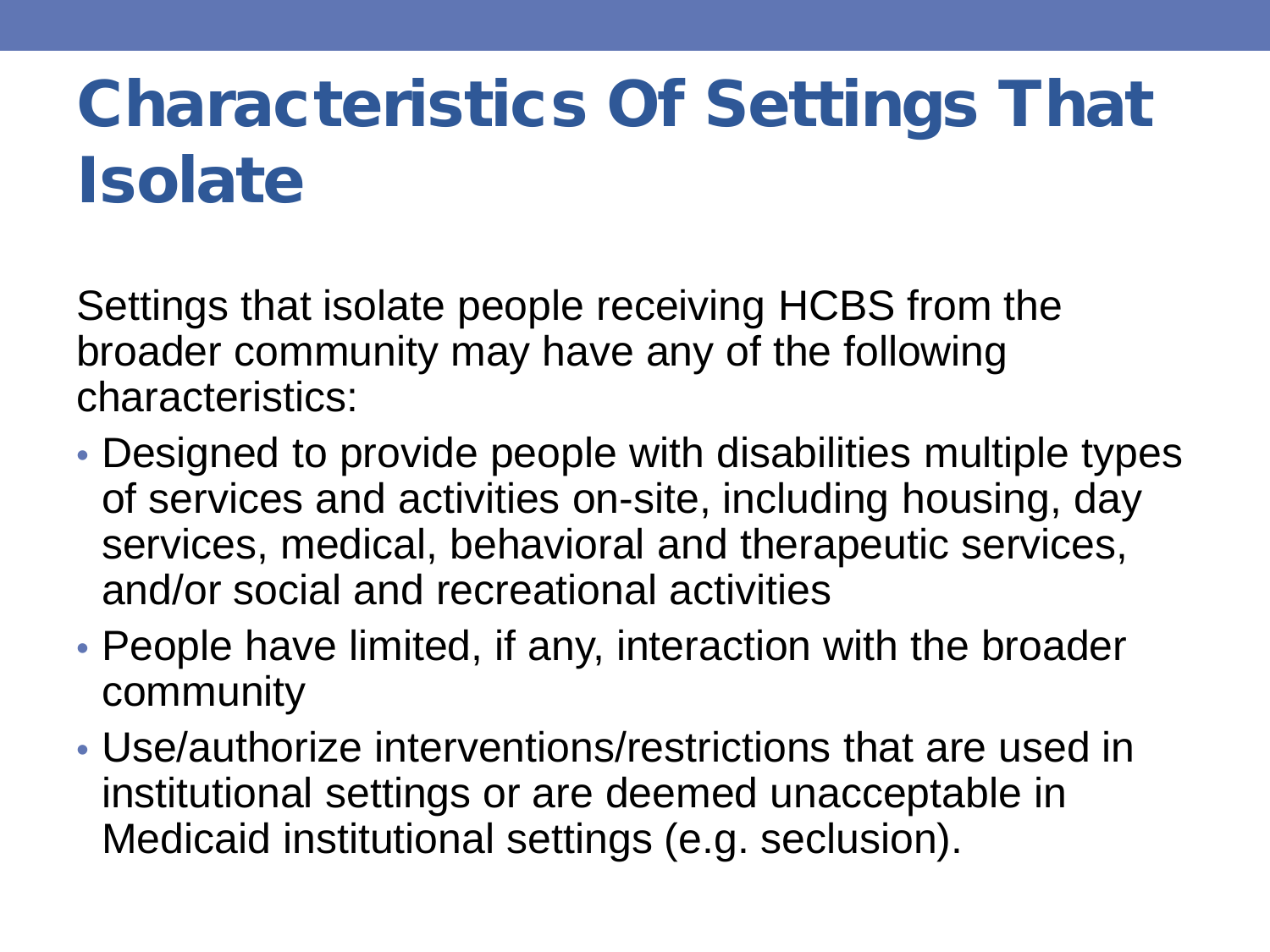#### Settings that are NOT Home and Community- Based

- •Nursing Facility
- •IMD
- •ICF/DD
- •Hospital
- Any other locations that have qualities of an institutional setting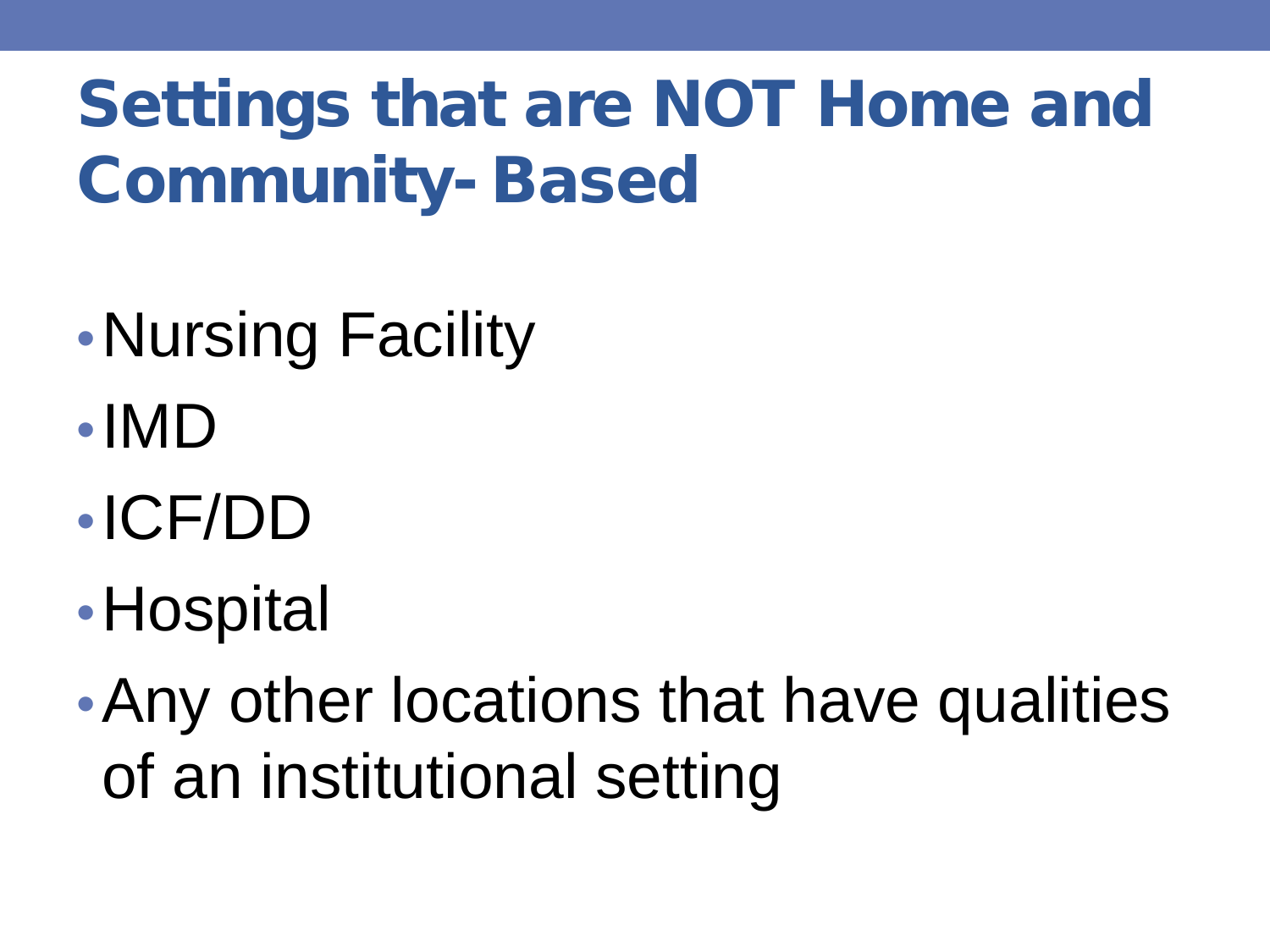#### Setting PRESUMED NOT to be Home and Community- Based

- Publicly or privately-owned facility providing inpatient treatment
- On grounds of, or adjacent to, a public institution
- Have effect of isolating individuals from the broader community of individuals not receiving Medicaid HCBS

*If a setting is presumed NOT to be HCB, there is a process known as Heightened Scrutiny- whereby the state may work to prove that the setting is indeed a HCB setting.*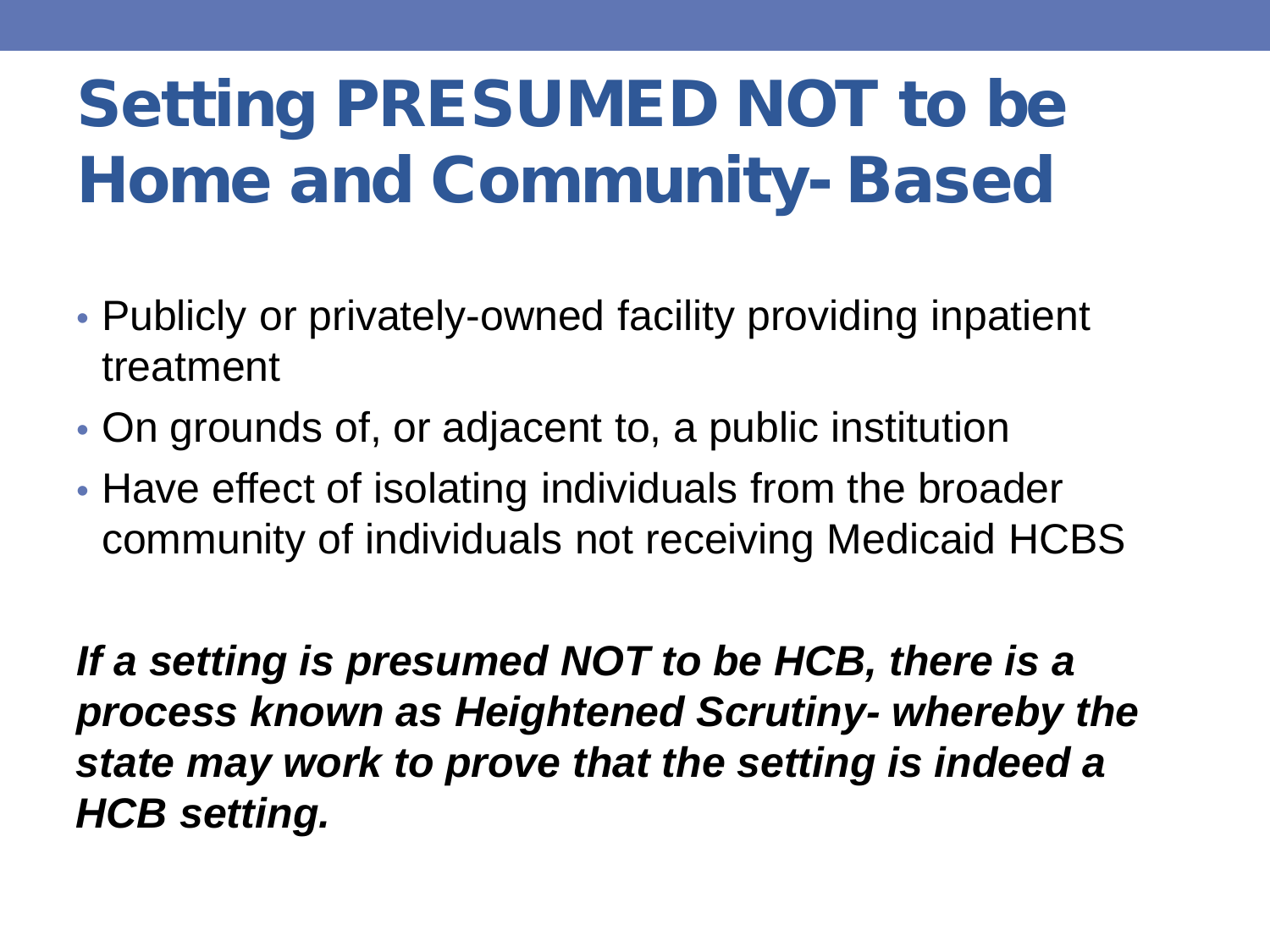#### Residential V. Non-Residential **Settings**

- •Regulations provide additional requirements for **provider-owned residential settings**
- •However, *regulations apply to nonresidential settings as well***,** including places where people receive environmental supports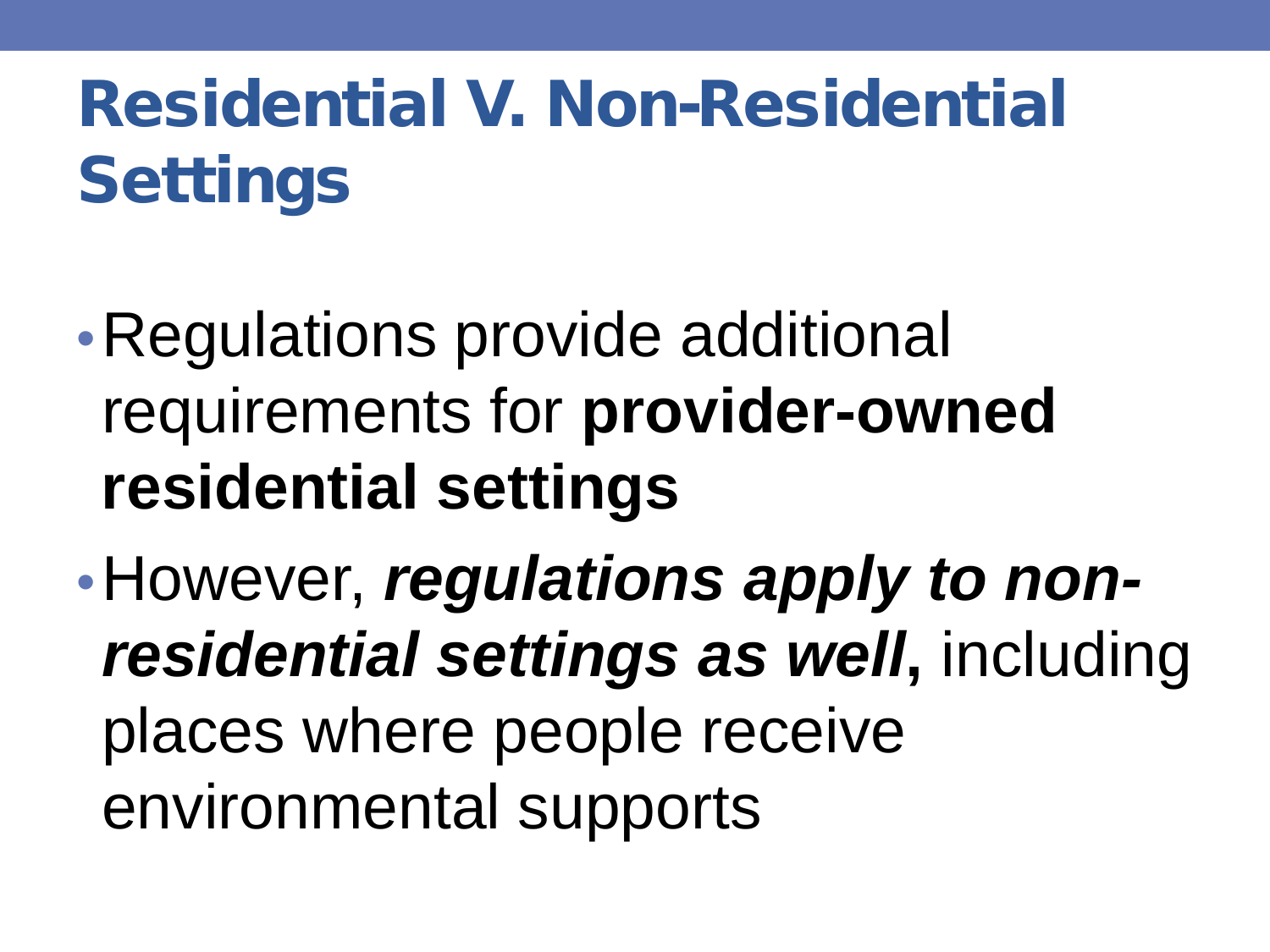#### Services In Non-Residential **Settings**

- **Day Habilitation**
- •**Prevocational or Employment Related Training (ERT)**
- •**Supported Employment-Individual/Group**

These services are sometimes provided in settings that are *segregated*.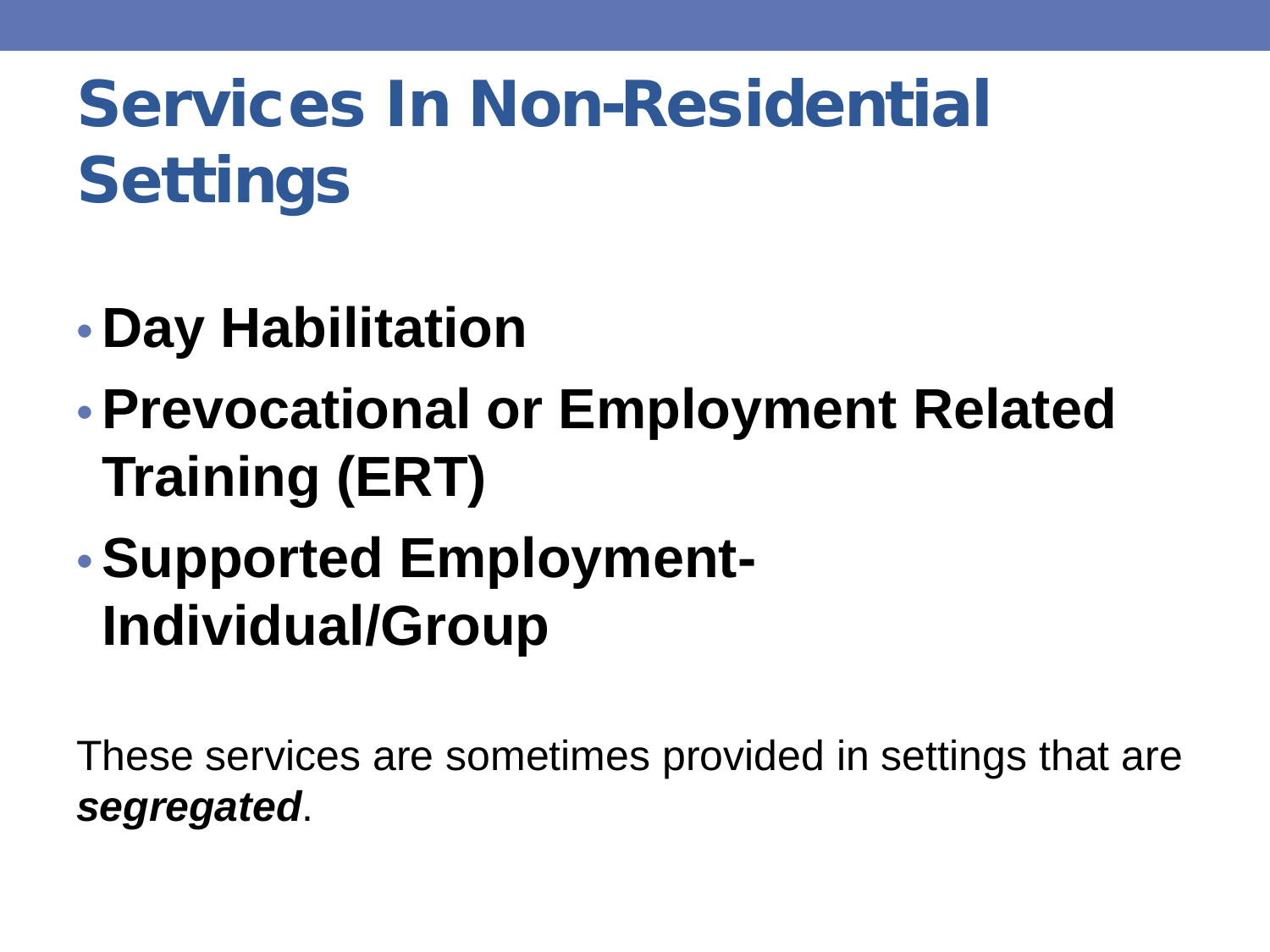#### Full Access To Competitive Integrated Employment

#### **Final rule:**

The setting in which the person receives services **"is integrated in and supports full access of individuals receiving Medicaid HCBS to the greater community, including opportunities to seek employment and work in competitive integrated settings, engage in community life, control personal resources, and receive services in the community, to the same degree of access as individuals not receiving Medicaid HCBS."**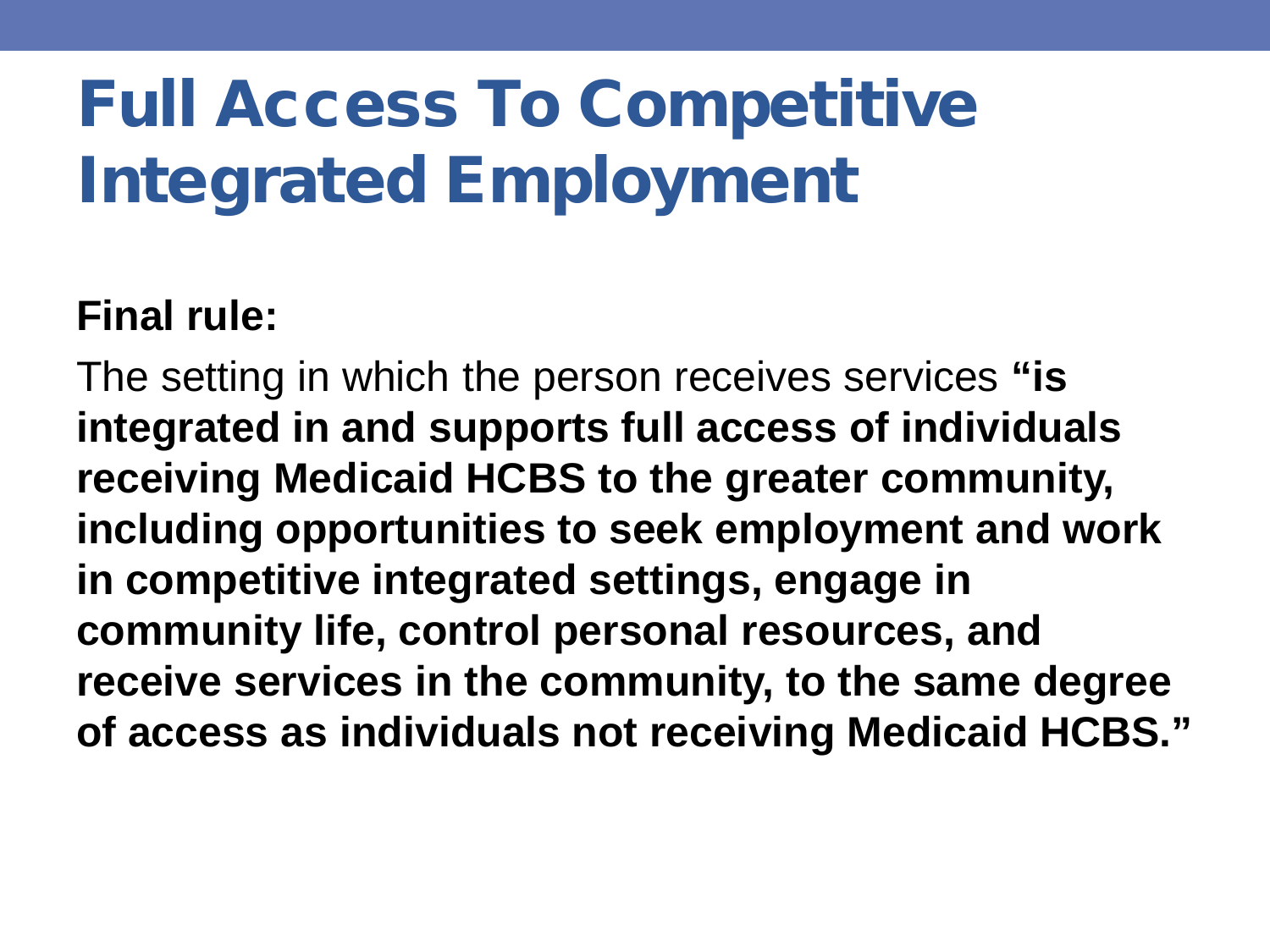#### Full Access To Competitive Integrated Employment

- Person is not *required* to seek employment, but cannot waive the *opportunity* to seek employment or control personal resources in the **future**
- Segregated "prevocational" or habilitative programs that have a poor track record of placing people in competitive integrated employment may not be considered to provide adequate opportunities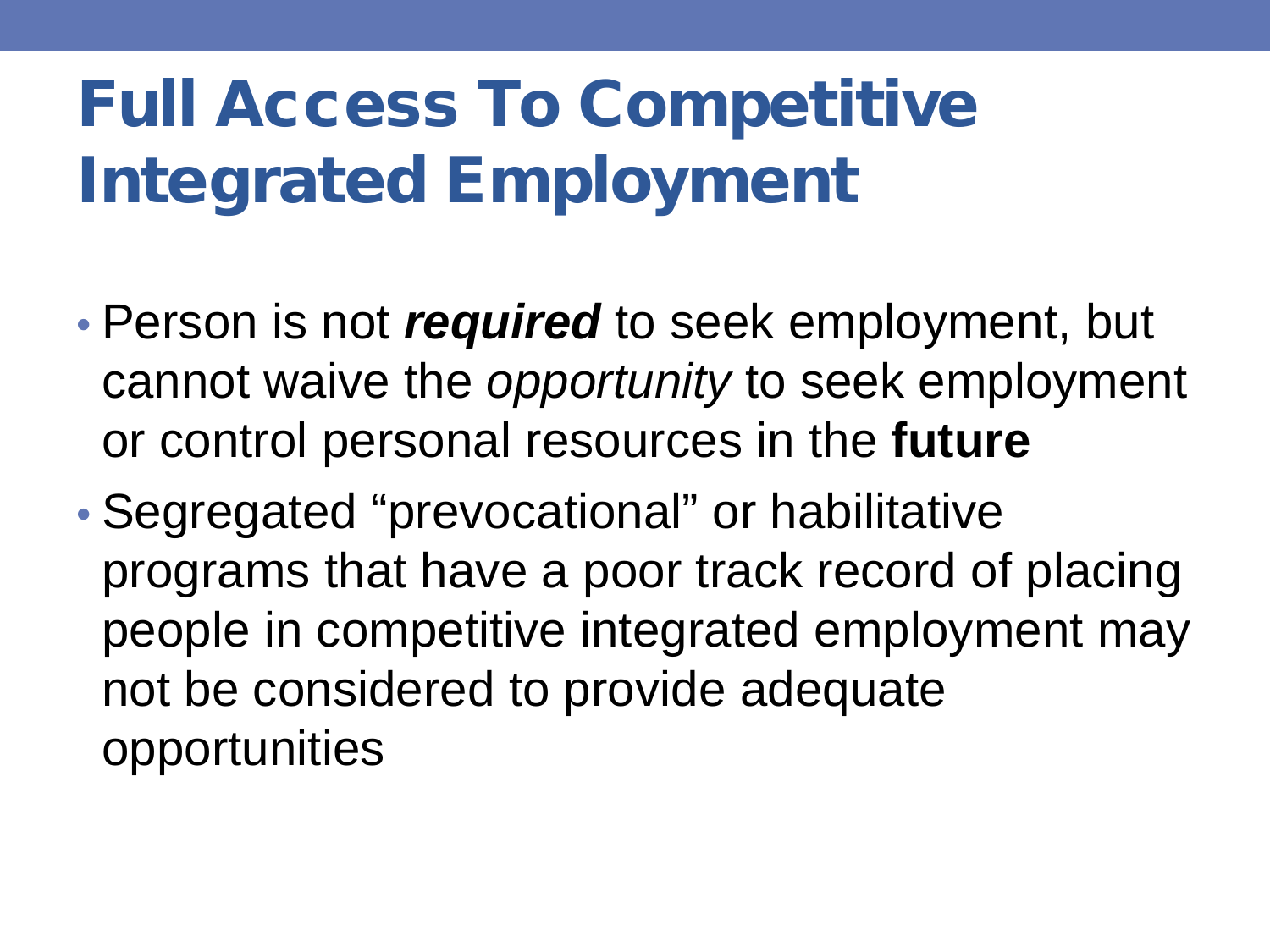Final rule includes changes to the requirements regarding person-centered service plans for HCBS waivers under 1915(c) and HCBS state plan benefits under 1915(i)

- Identical for 1915(c) and 1915(i)
- **The person-centered service plan must be developed through a person-centered planning process**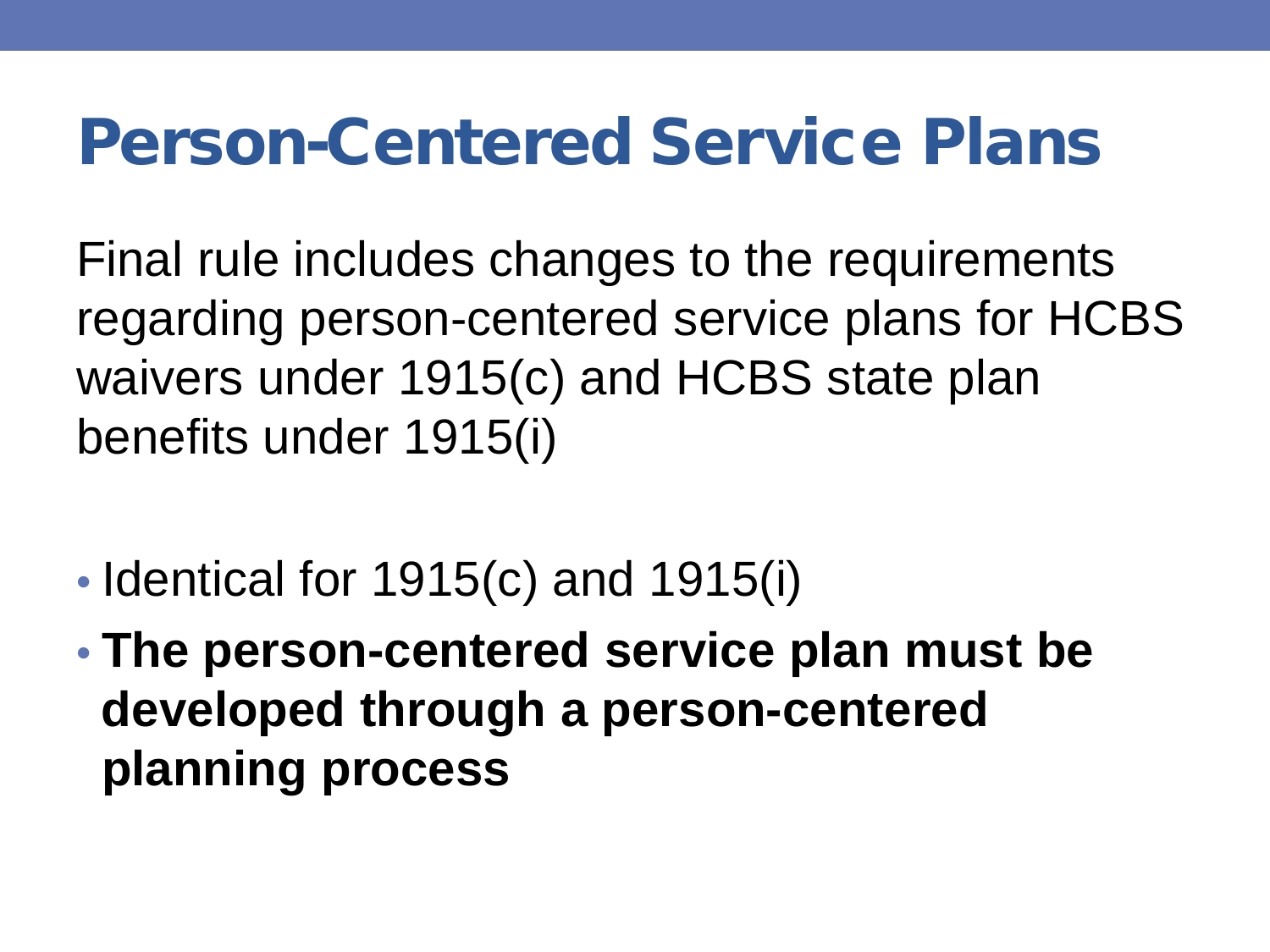#### Person-Centered Planning Process

- Driven by the individual
- Includes people chosen by the individual
- Provides necessary information and support to ensure the individual able to direct the process to the maximum extent possible
- Timely and occurs at times/locations of convenience to the individual
- Reflects cultural considerations/uses plain language
- Includes strategies for solving disagreement
- Offers choices regarding services and supports the individual receives and from whom
- Provides method to request updates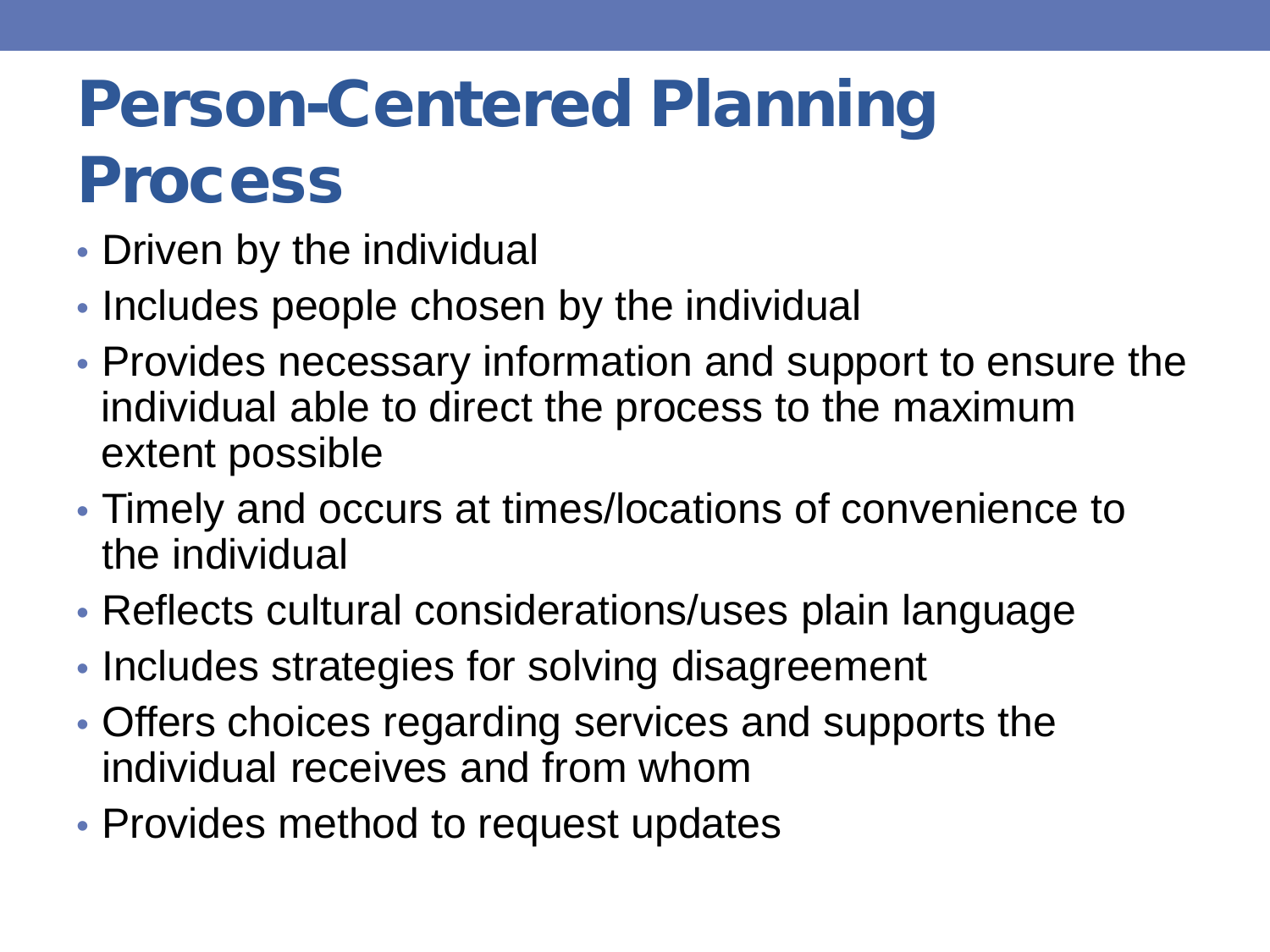#### Person-Centered Planning Process

- Reflects what is important to the individual
- Identifies the strengths, preferences, needs (clinical and support), and desired outcomes of the individual
- May include whether and what services are self-directed
- Includes individually identified goals and preferences related to relationships, community participation, employment, income and savings, healthcare and wellness, education and others
- Includes risk factors and plans to minimize them
- Signed by all individuals and providers responsible for its implementation
- Copy of the plan must be provided to the individual and his/her representative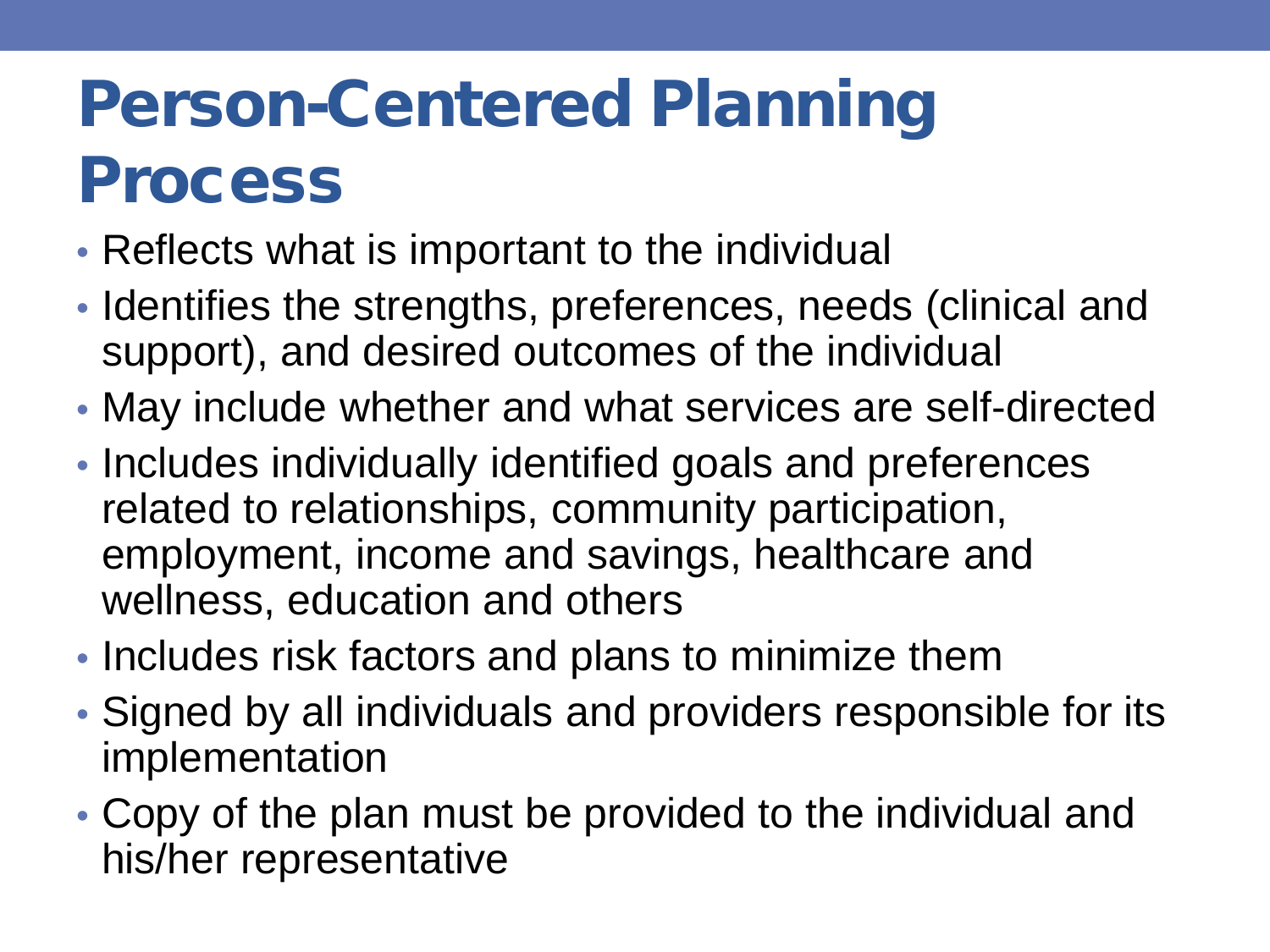Written plan reflects:

- Setting is chosen by the individual and is integrated in / supports full access to the greater community
- Opportunities to seek employment and work in competitive integrated settings
- Opportunities to engage in community life, control personal resources, and receive services in the community to the same degree of access as individuals not receiving Medicaid HCBS
- Reflects individual's strengths and preferences
- Reflects clinical and support needs
- Includes goals and desired outcomes
- Providers of services/supports, including unpaid supports provided voluntarily in lieu of waiver or state plan HCBS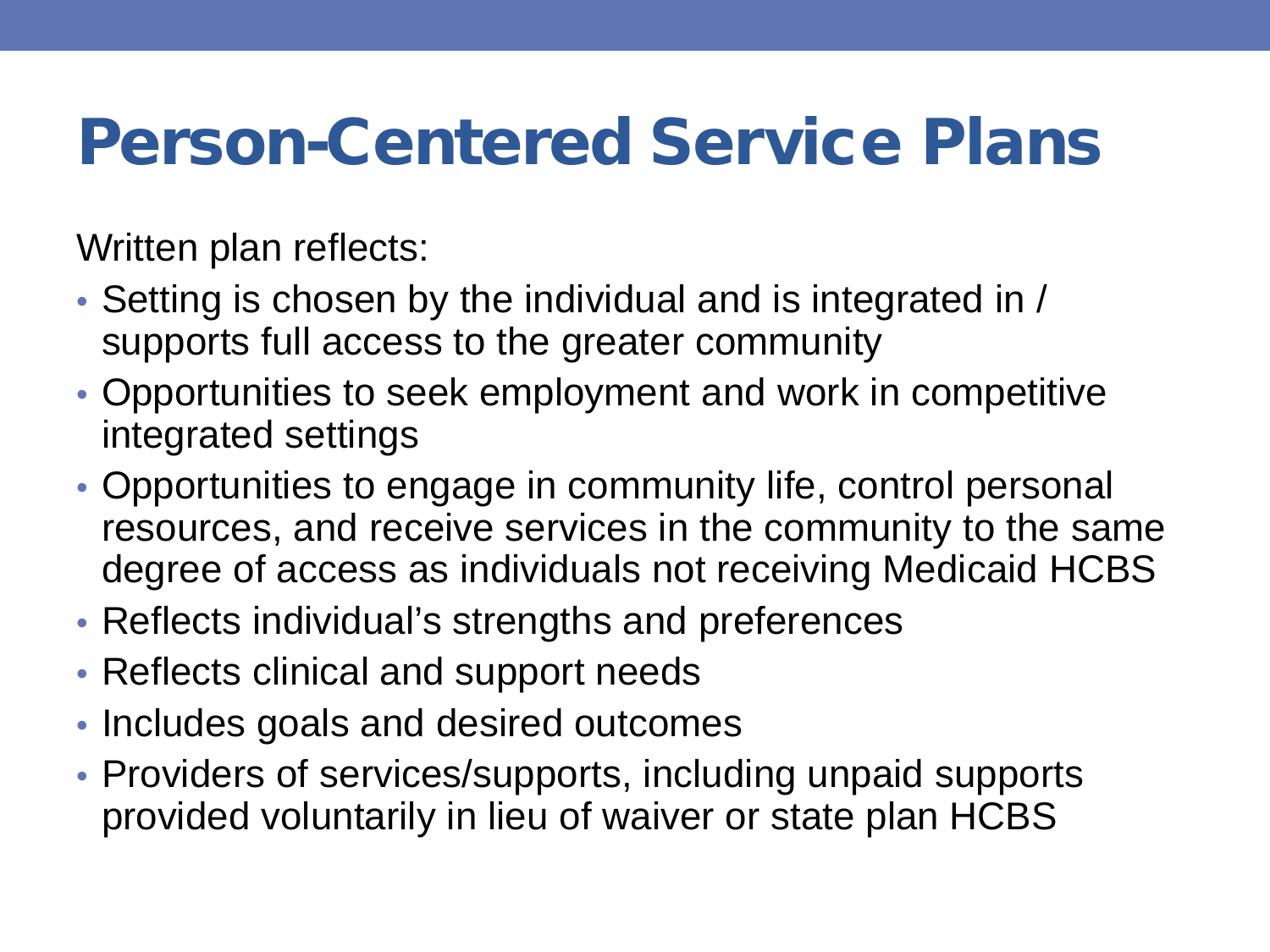- Risk factors and measures in place to minimize risk
- Individualized backup plans and strategies when needed
- People important in supporting individual
- Individuals responsible for monitoring plan
- Plain language and understandable to the individual
- Who is responsible for monitoring the plan
- Informed consent of the individual in writing
- Signatures of all individuals and providers responsible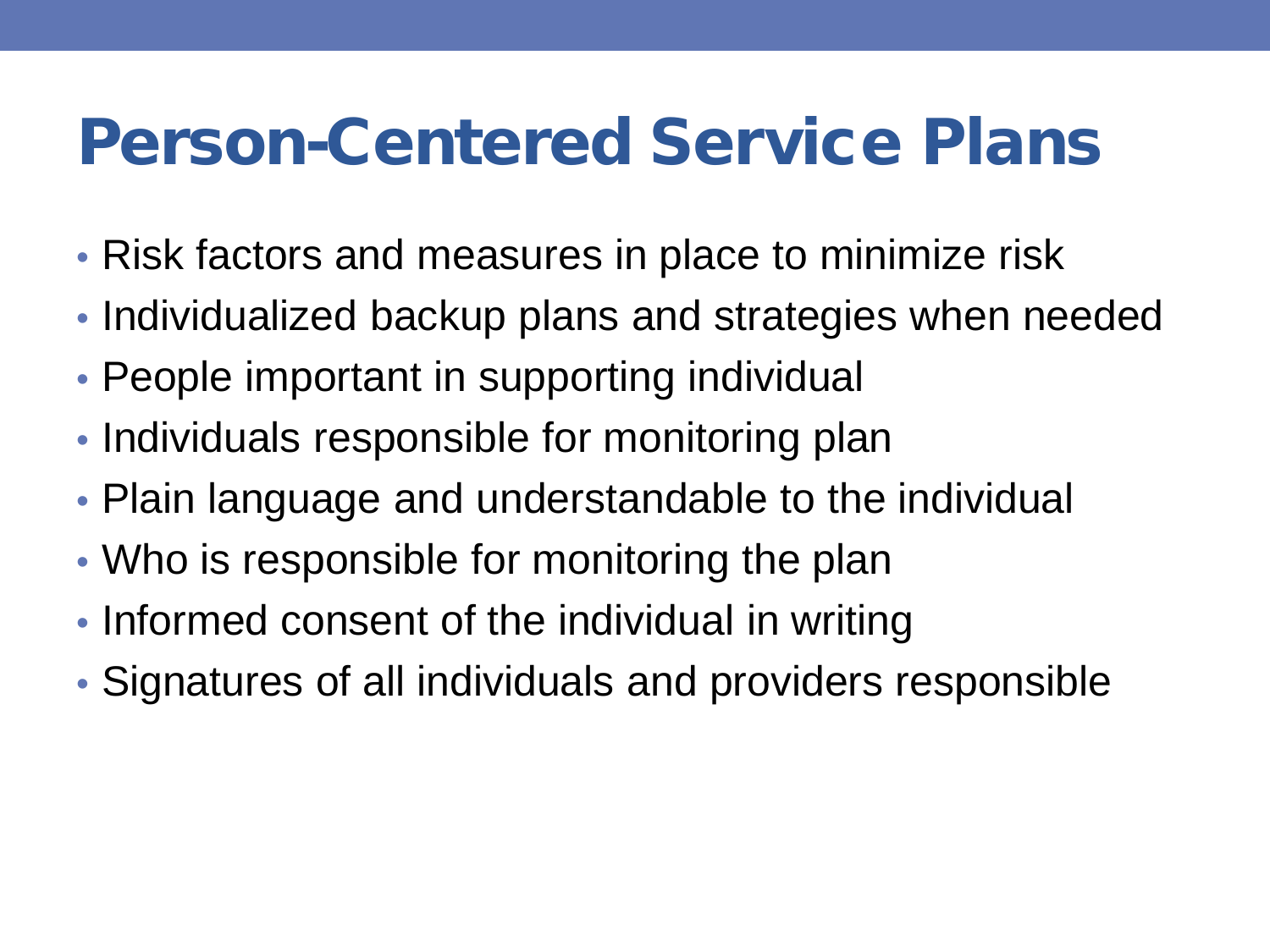- Distributed to the individual and others involved in plan
- Includes purchase/control of self-directed services
- Excludes unnecessary or inappropriate services and supports
- Modification of the additional conditions as previously discussed in the home and community-based setting requirements
- Must be reviewed, and revised upon reassessment of functional need as required every 12 months, when the individual's circumstances or needs change significantly, and at the request of the individual.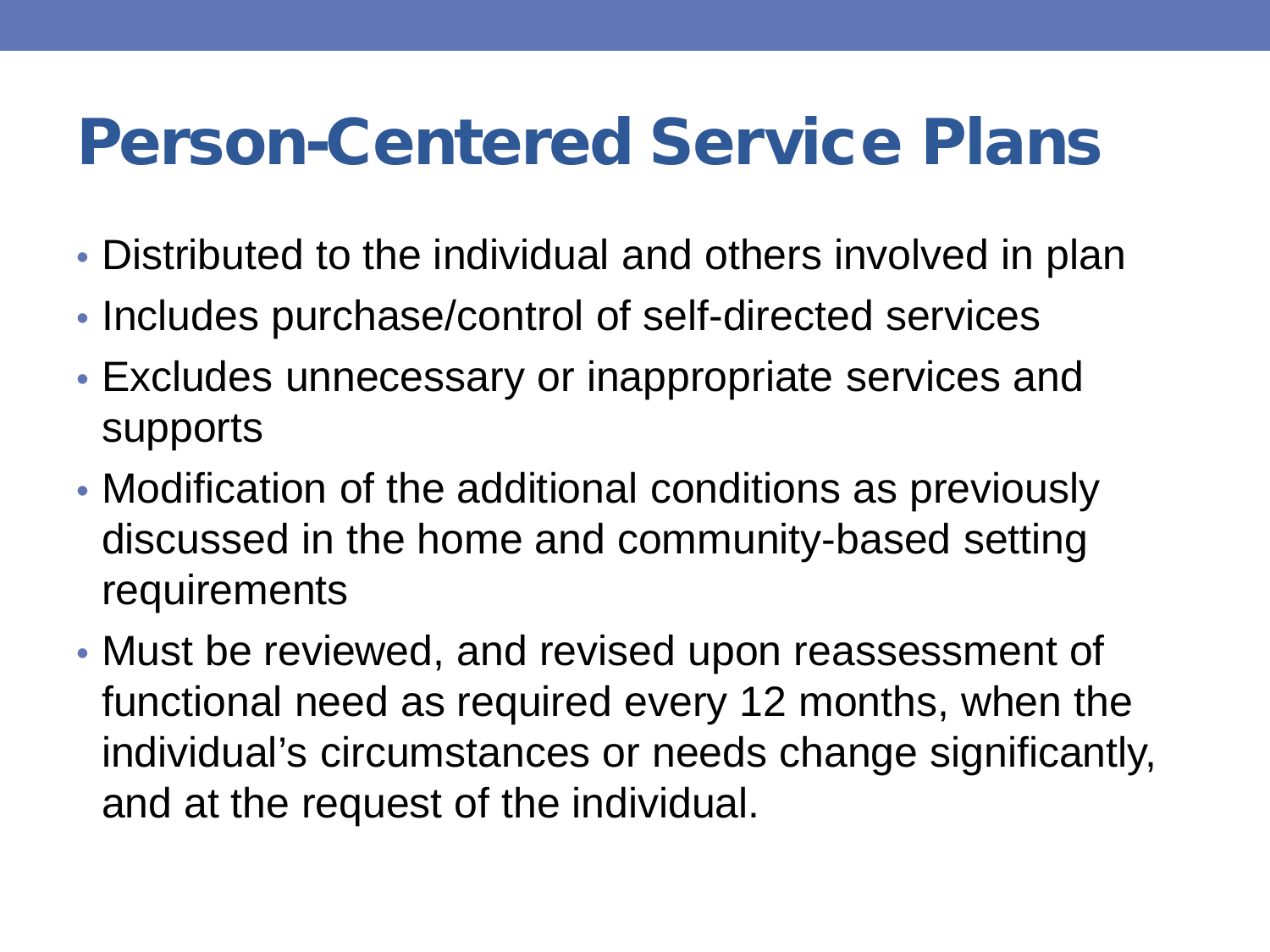### Informed Choice

- •Individuals must have the opportunity for "**informed choice**" during the person-centered planning process
- •Options must include **"non-disability specific settings"**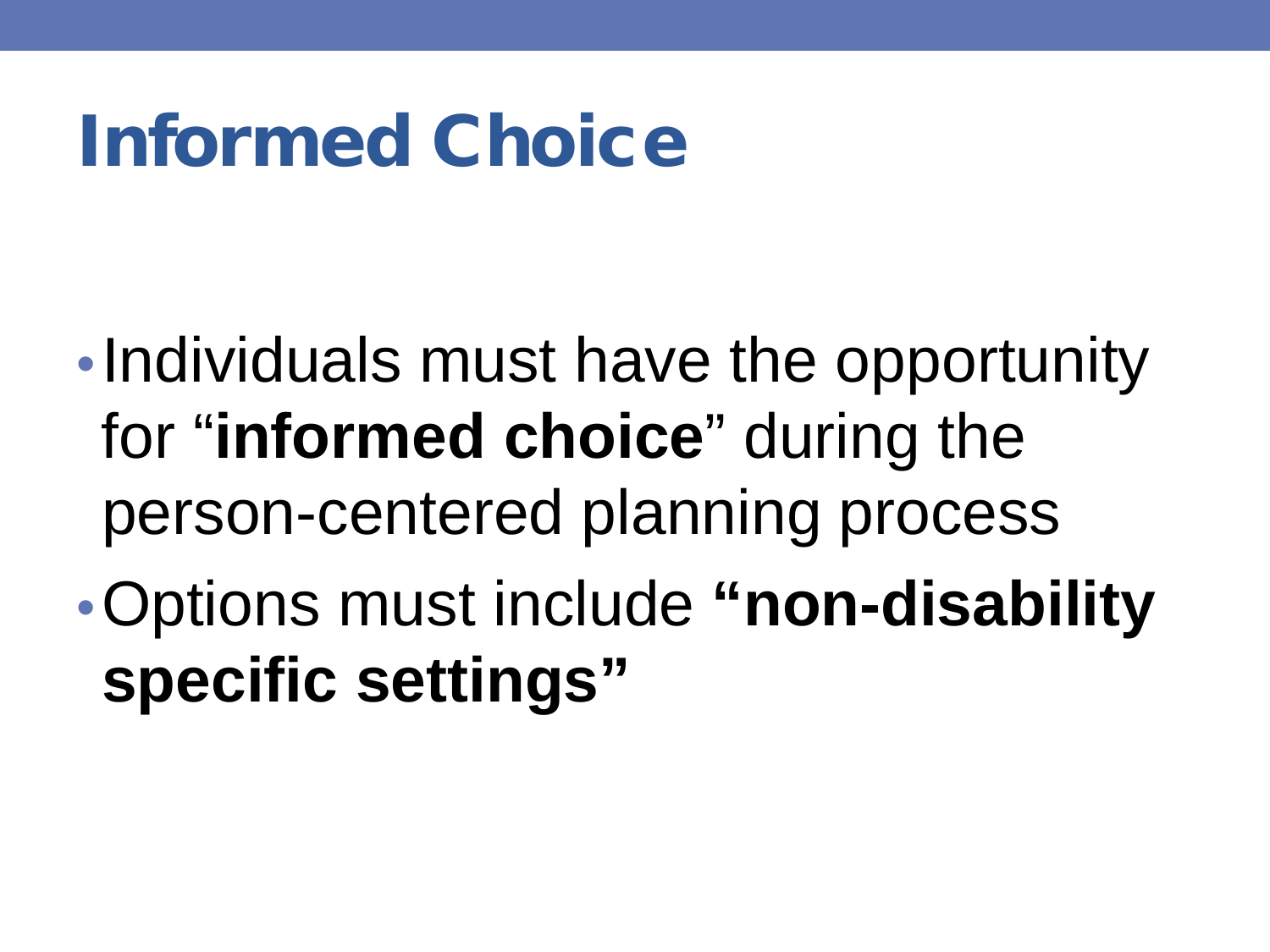### Conflict Of Interest

- •**Providers** of HCBS services for the individual **CANNOT** be part of personcentered planning process unless there are robust conflict of interest provisions
- This applies to sheltered workshop operators, who may otherwise encourage sheltered work during planning process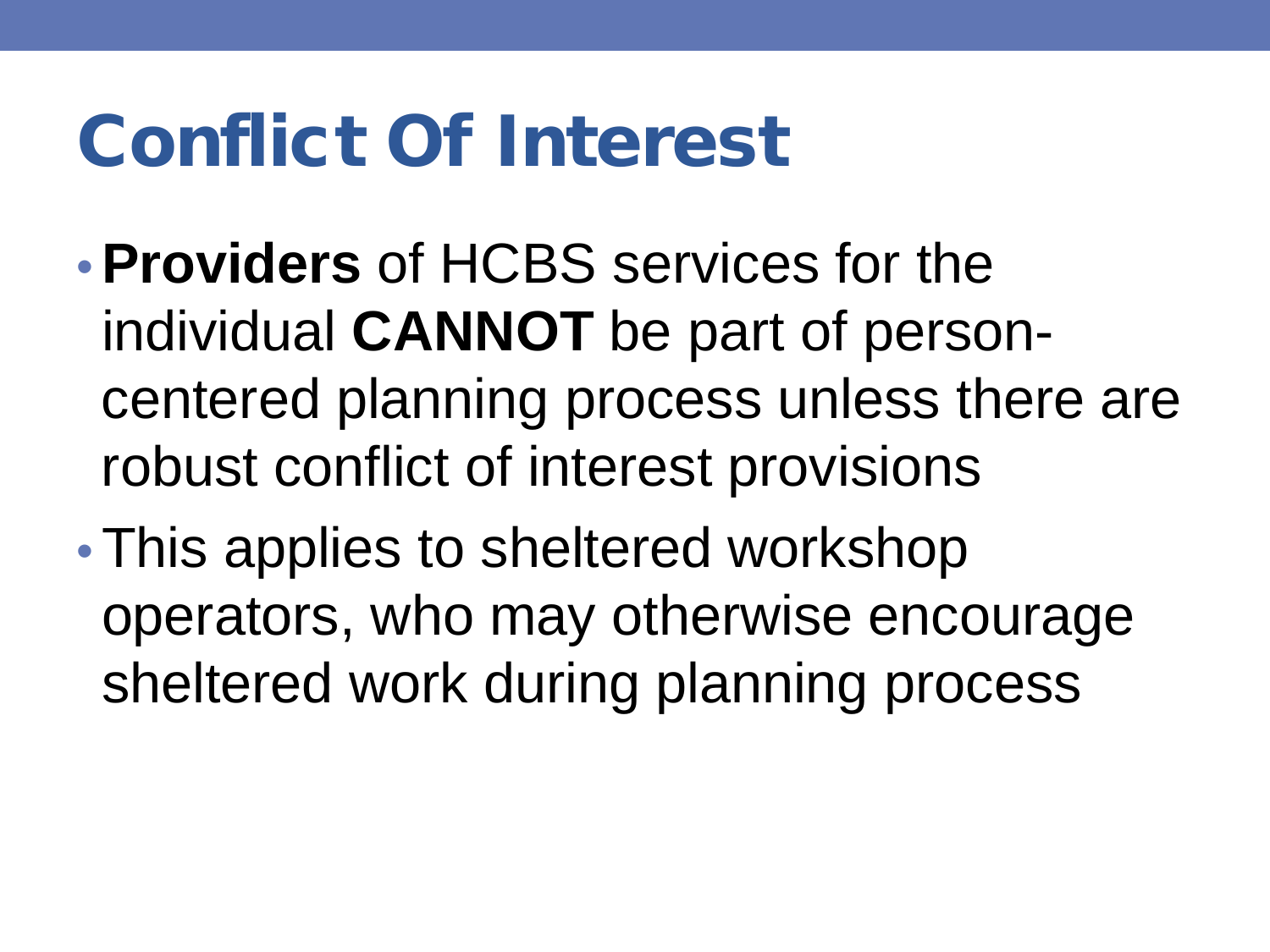#### OPPORTUNITY TO CONTROL PERSONAL RESOURCES

- •Employment or other habilitative services must offer opportunity to "control personal resources"
- Counseling may be needed in regards to financial competency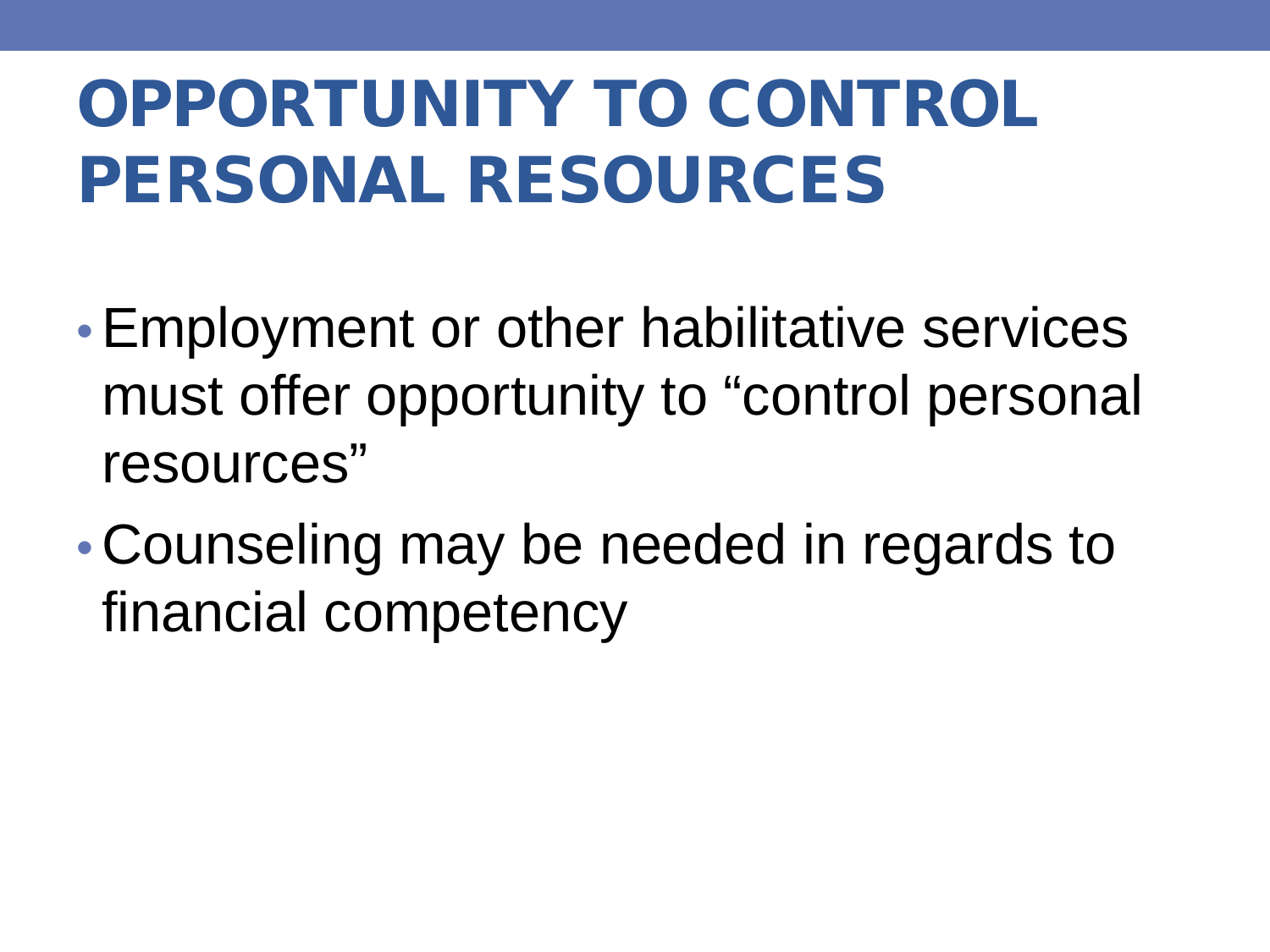### NEXT STEPS

- OCDD must engage in an extensive assessment process of its HCBS settings to determine whether the settings are compliant with CMS standards to be considered integrated with the established standards.
- This will include:
	- Provider self-assessment completed by all agencies for each **service** they provide
	- Random onsite visit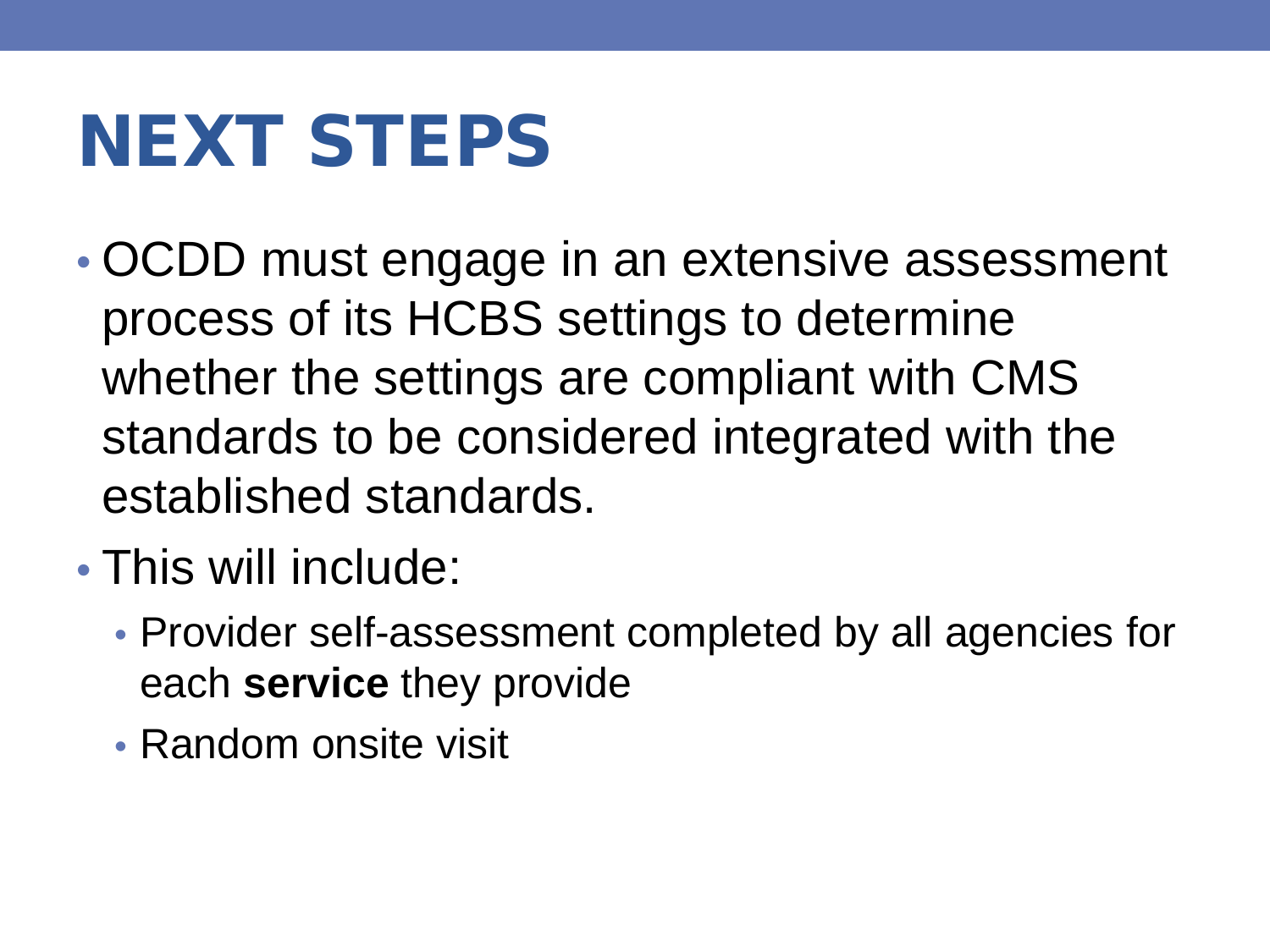#### Residential Provider Self Assessment

If an agency provides any of the following residential services, a residential assessment must be completed for each service provided:

- Community Living Supports/Shared Supports Substitute Family Care Individual and Family Supports/Shared Supports Host Home
- **Example 23 Fintensive Community Supports**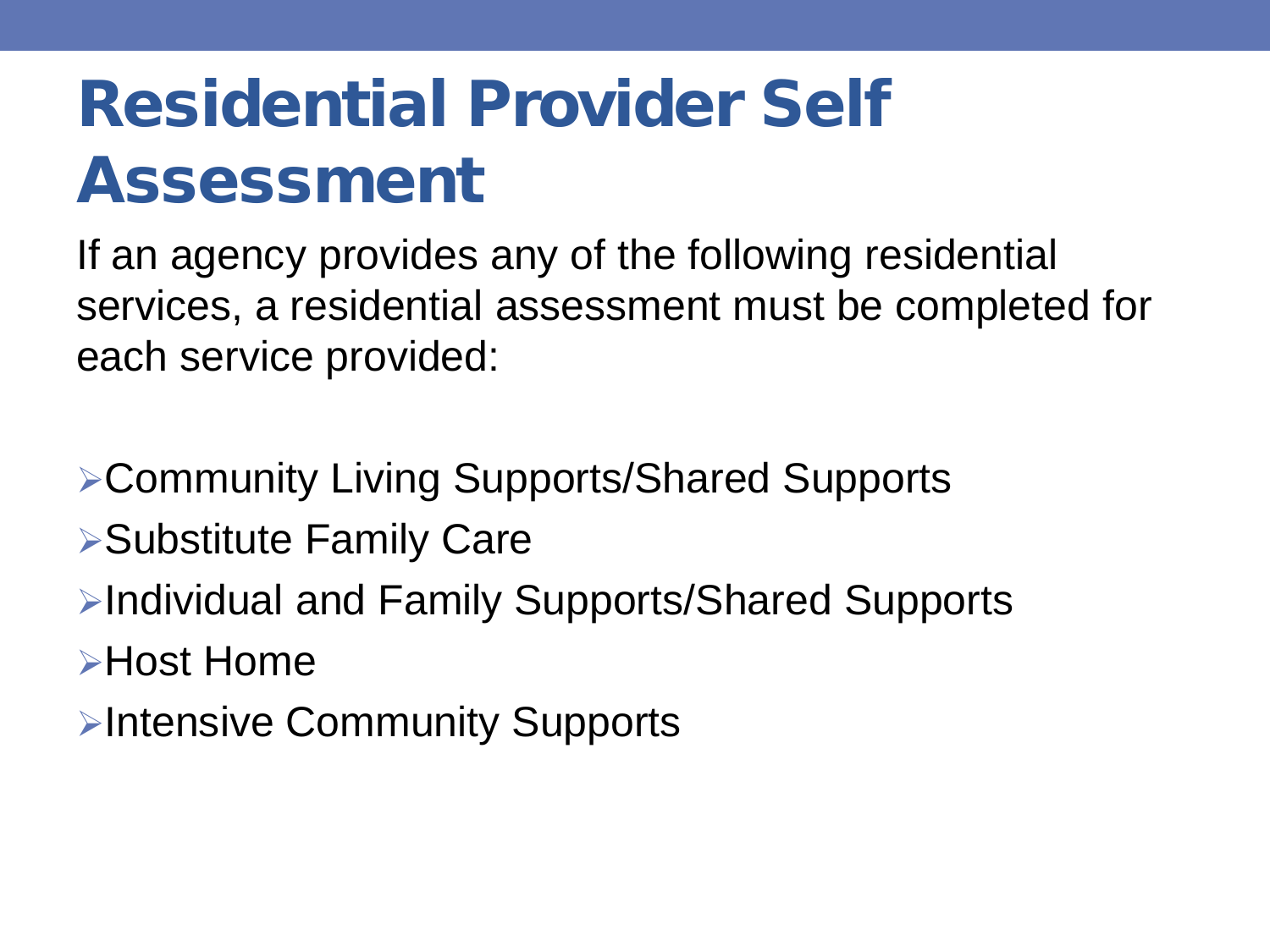#### Non-Residential Provider Self Assessment

If an agency provides any of the following non-residential services, a non-residential assessment must be completed for each service provided:

Day Habilitation

- **>Prevocational**
- Employment Related Training (ERT)
- Supported Employment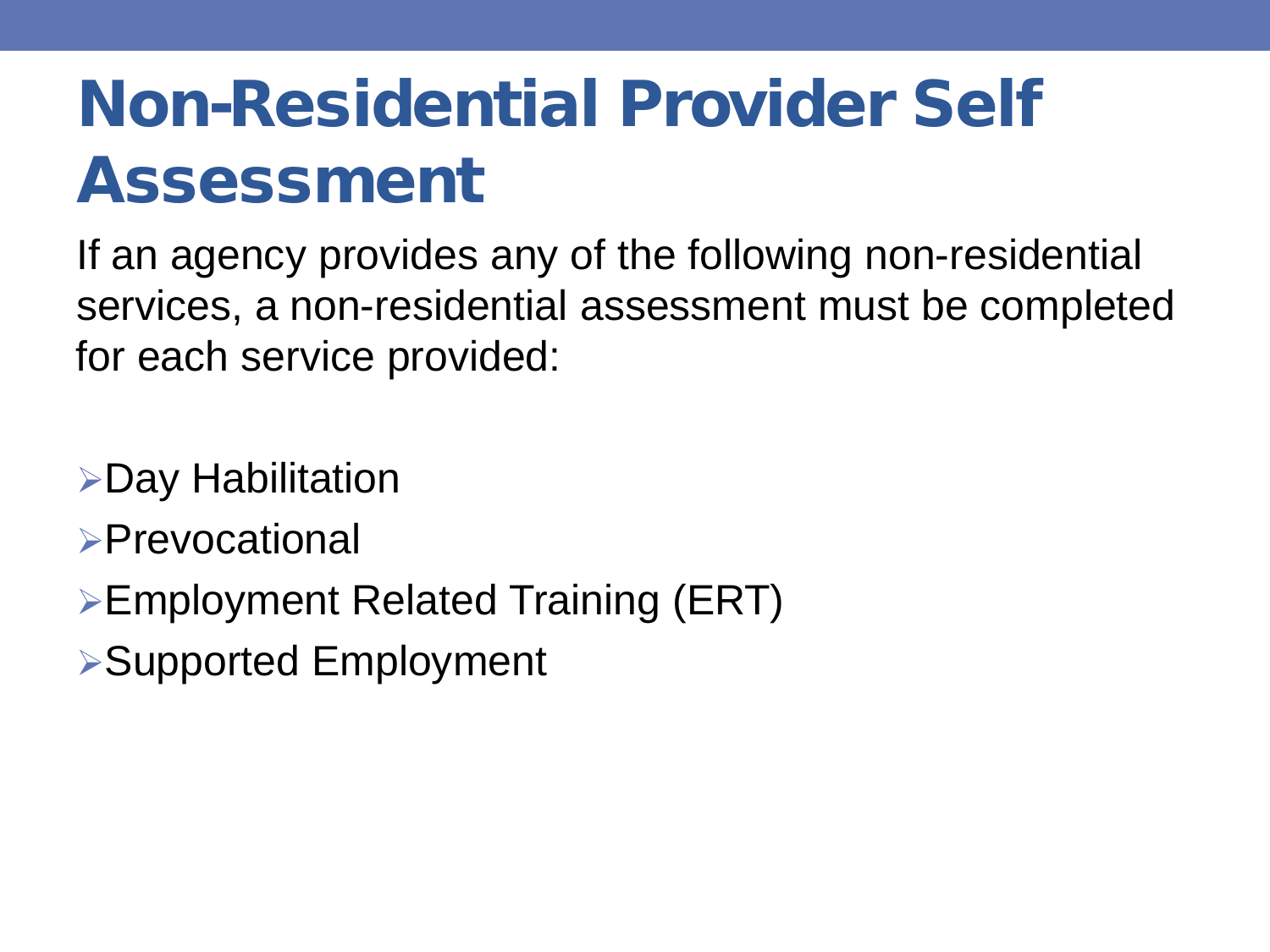#### Depending On The Assessment…

Settings will be categorized as 1 of the following:

- 1. Fully complies with the CMS requirements.
- 2. With changes, will comply with the requirements.
- 3. Presumed to have the qualities of an institution but for which the State will provide evidence to show that the setting does have the qualities of an HCBS setting ("heightened scrutiny").

4. Does not meet the requirements and/or chooses not to come into compliance.

**Each provider receiving a 2 – 4 categorization will have to complete a Compliance Plan with measureable steps of how each agency will come into compliance and provide documentation on a quarterly basis of the progress made.**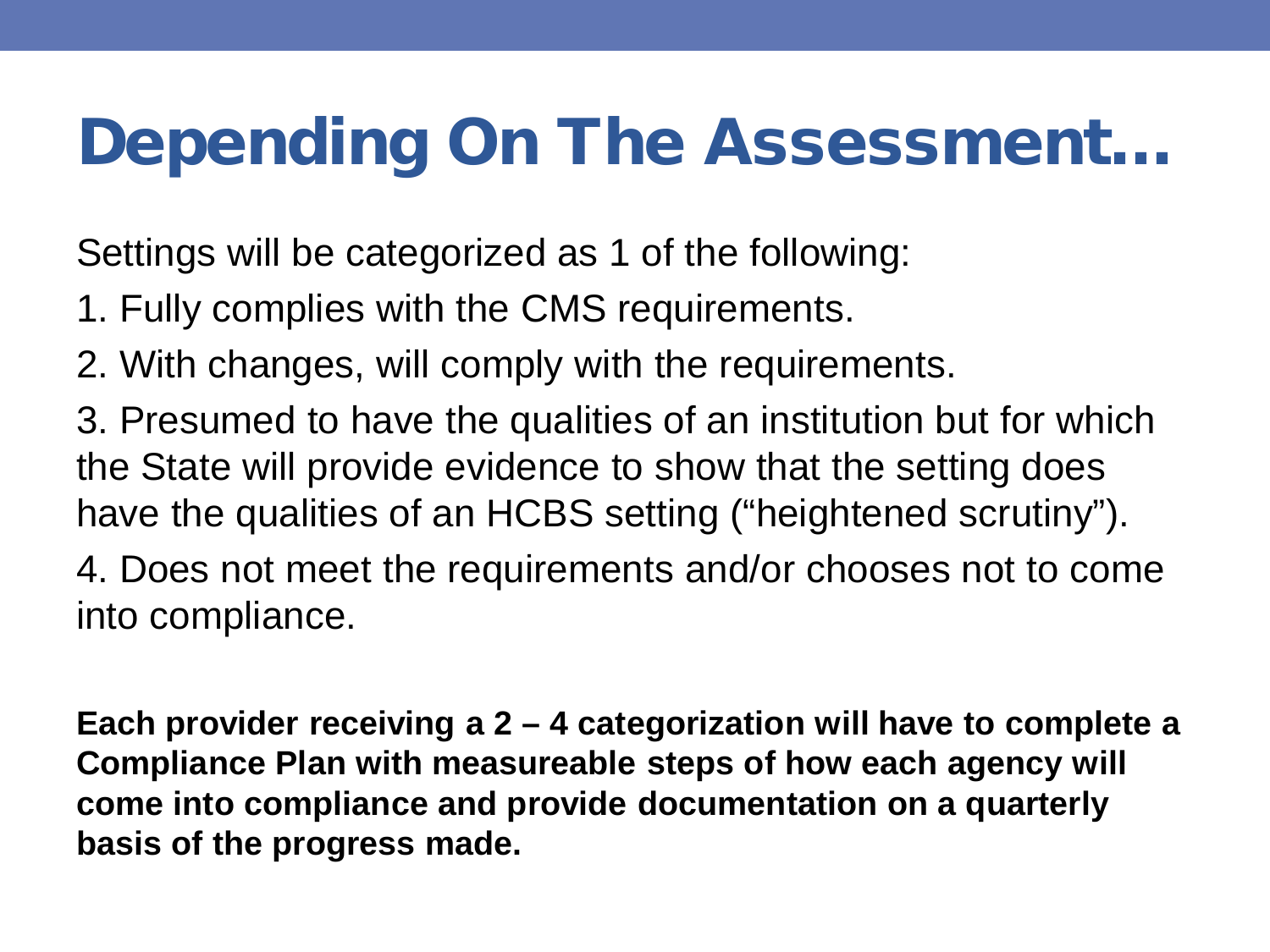### Individual's Role

- Understand the importance of meaningful day activity versus paid in home services
- Discuss employment goals with support coordinator and provider agency
- **≻Cooperate in job development and placement**
- Ask questions about benefits, services or anything else that may be confusing
- Attend meetings with Louisiana Rehabilitation Services (LRS), providers and Work Incentive Coordinators
- **≻Guide the development of the person centered planning** process
- Make informed choice about their services, including where they live, where they work and community activities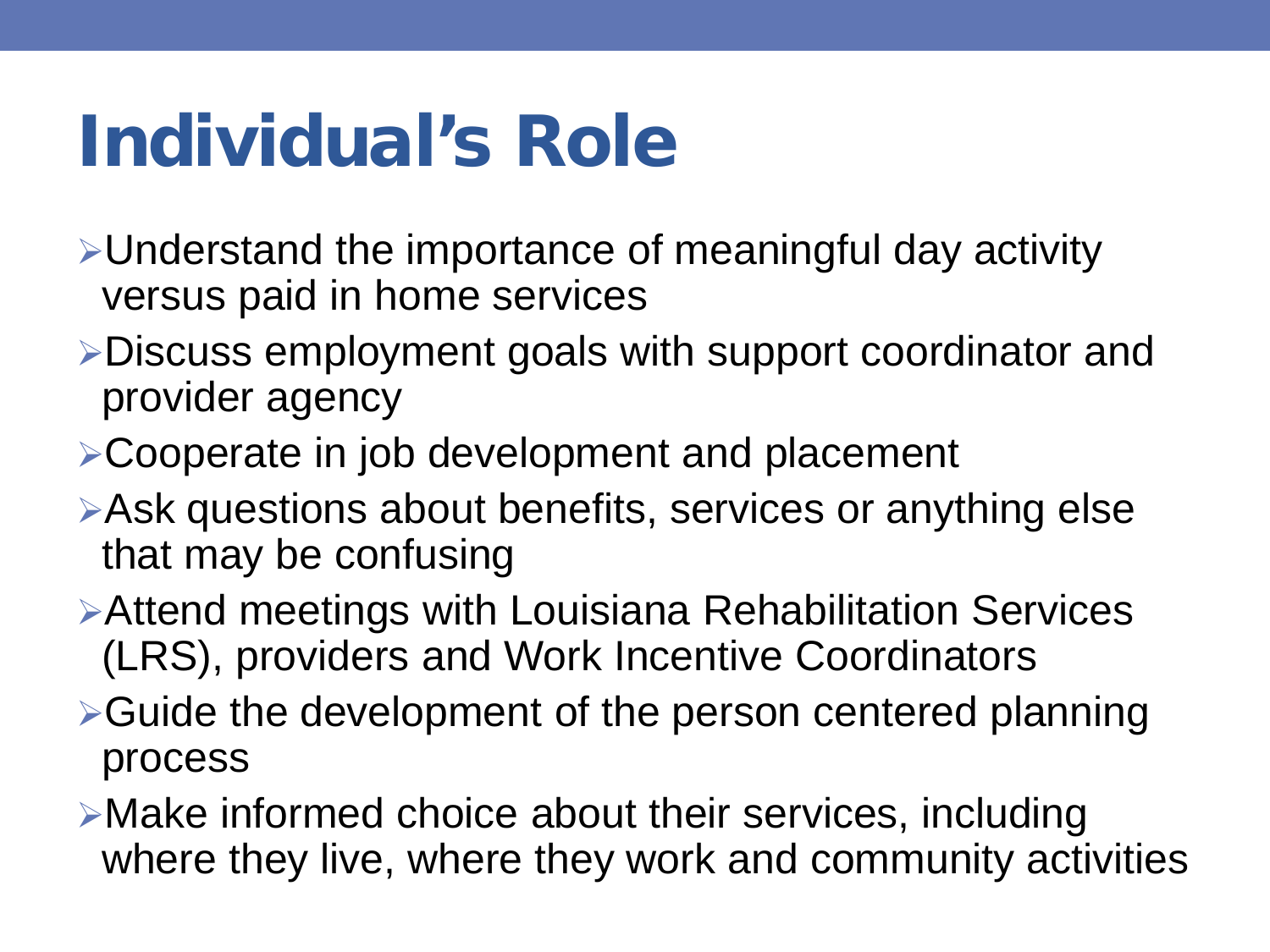## Support Coordinator's Role

- Attend educational sessions provided by OCDD State Office and local governing entity (LGE)
- Educate individuals/families about employment, what it means to work and the benefits of working
- Have the employment conversation with individuals and families and work through barriers
- Provide or set up benefits (SSI/SSDI) counseling to individuals/families
- Assist individuals in referrals to LRS when the time is appropriate
- Work closely with LRS during the employment process
- Facilitate the on going person centered planning process
- Ensure the plan of care (POC) reflects the appropriate services for each individual
- Collect Employment data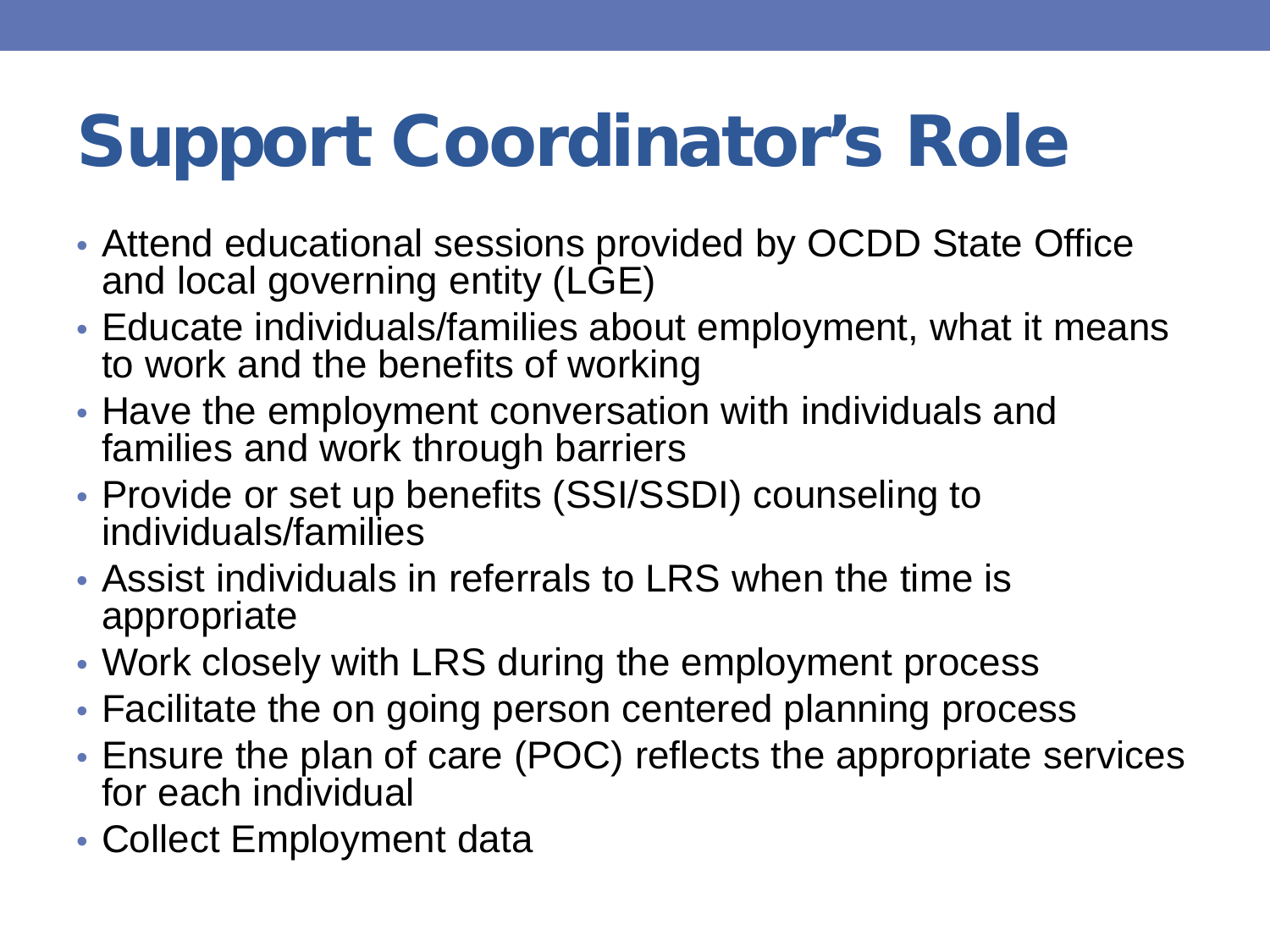#### Provider's Role

- Assess their agency and services
- Develop plan to transition into compliance if not in compliance as per assessment
- Attend educational sessions provided by OCDD State Office and LGE
- Assess each individual for the appropriate services
- Offer choice to individuals in services as well as activities within the services
- Provide community integration based on each individual's desires
- $\triangleright$  Provide or set up benefits counseling to individuals/families
- Assist individuals in referrals to LRS when the time is appropriate
- Work closely with LRS during the employment process
- Assist individuals in locating jobs
- $\triangleright$  Provide follow along to help individuals maintain employment
- **≻Collect and provide employment data**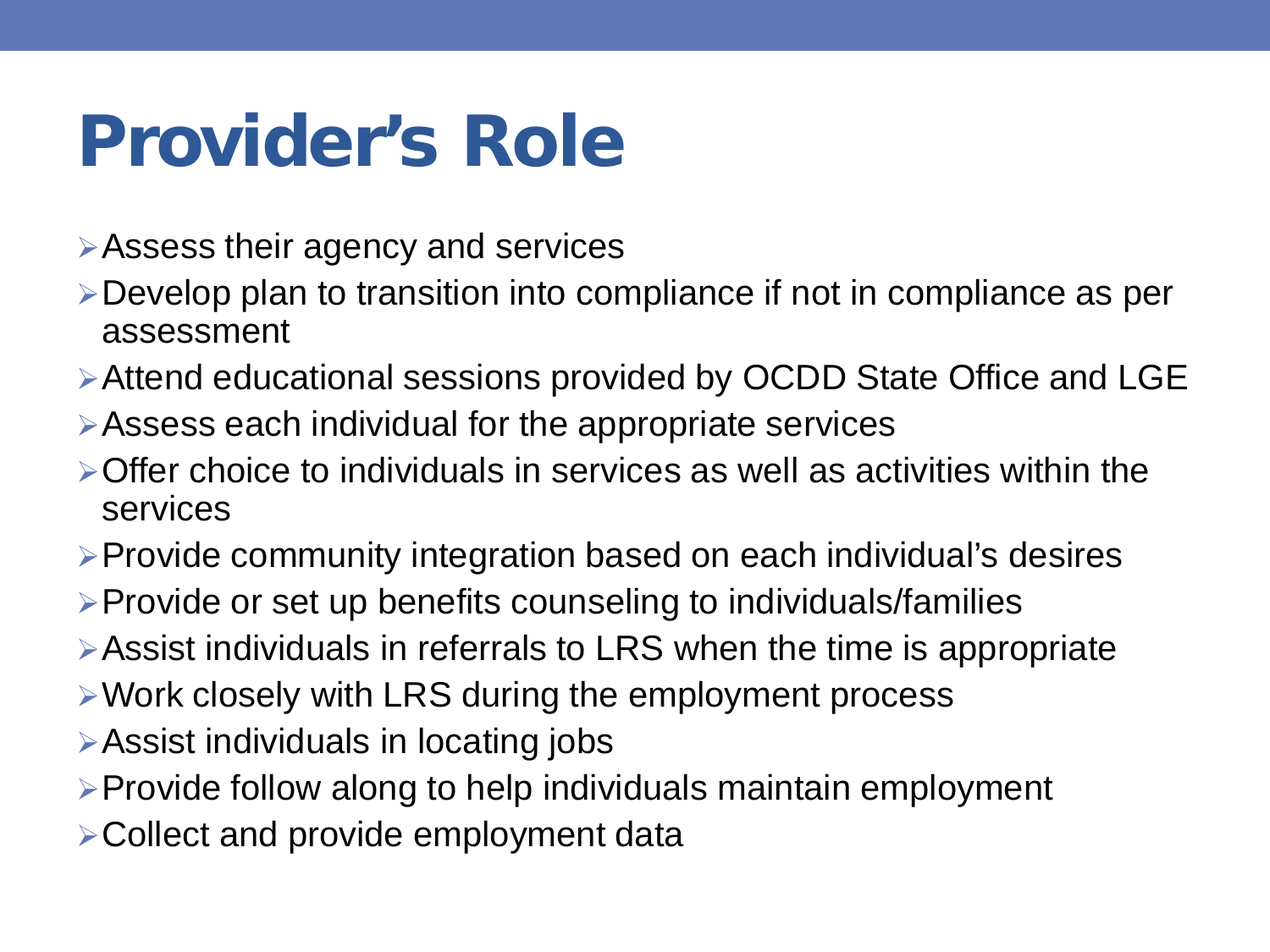### LGE's Role

- Receive and review the provider self-assessments in their offices for their respective regions
- Monitor at least 10% of the providers in their region as part of the assessment process (OCDD Central office will assist in randomly choosing the providers)
- **Example 2 Figure Figure Figure 2 Figure 2 Figure 2 Figure 7 Figure 2 Figure 2 Figure 2 Figure 2 Figure 2 Figure 2 Figure 2 Figure 2 Figure 2** Figure 2 Figure 2 Figure 2 Figure 2 Figure 2 Figure 2 Figure 2 Figure 2 Figure not in compliance as a result of the provider self-assessments
- Monitor the CAPs to ensure that providers are making a progress in the milestones that are set forth in the CAPs
- Roll up a summary report to OCDD Central Office on the selfassessments and progress made towards compliance
- Attend educational sessions provided by OCDD State Office on such things as how to review the self-assessments and on what to look for when monitoring along with the report summary format
- Capture employment data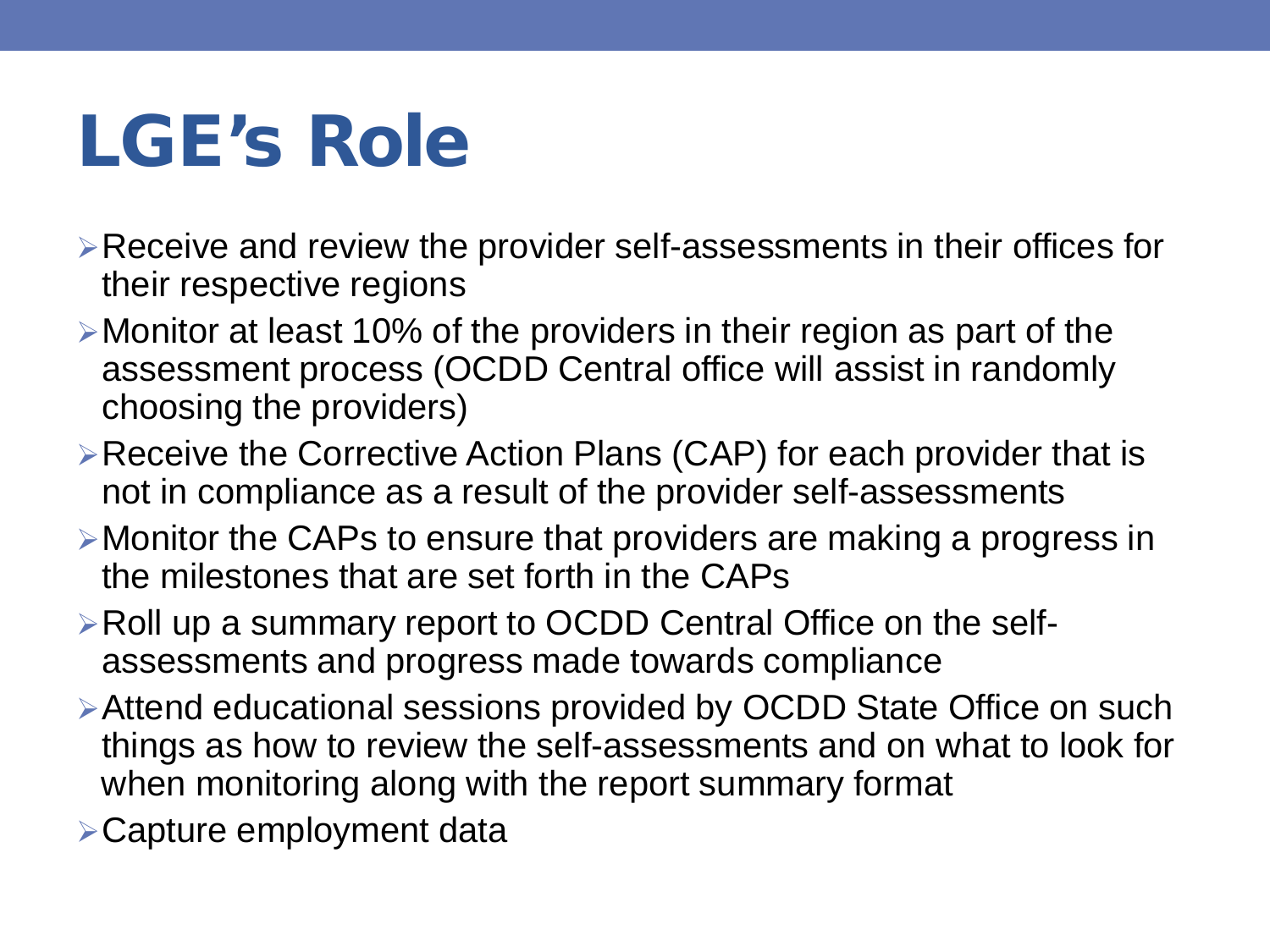### State Office's Role

- $\triangleright$  Develop transition plan
- $\triangleright$  Obtain plan approval from CMS
- Report quarterly to CMS until compliance is obtained
- Maintain Transition Plan website with up-to-date information
- $\triangleright$  Collect public input
- Report Employment Outcomes based on data collected
- Develop provider self-assessments
- Guide statewide compliance process
- $\triangleright$  Educate and train stakeholders
	- BIG picture training will be provided to providers, LGE staff and Support Coordinators, which will include changes set forth by the new CMS settings rule to include changes to employment/vocational services, Workforce Innovation and Opportunity Act, and working with LRS
	- Training will be provided on both of the residential and non-residential provider self- assessments
	- Specific training to the LGE staff will be provided on their role in this whole process
	- Ongoing technical assistance and training to providers, support coordinators and stakeholders
	- Roundtable discussions in each region for vocational providers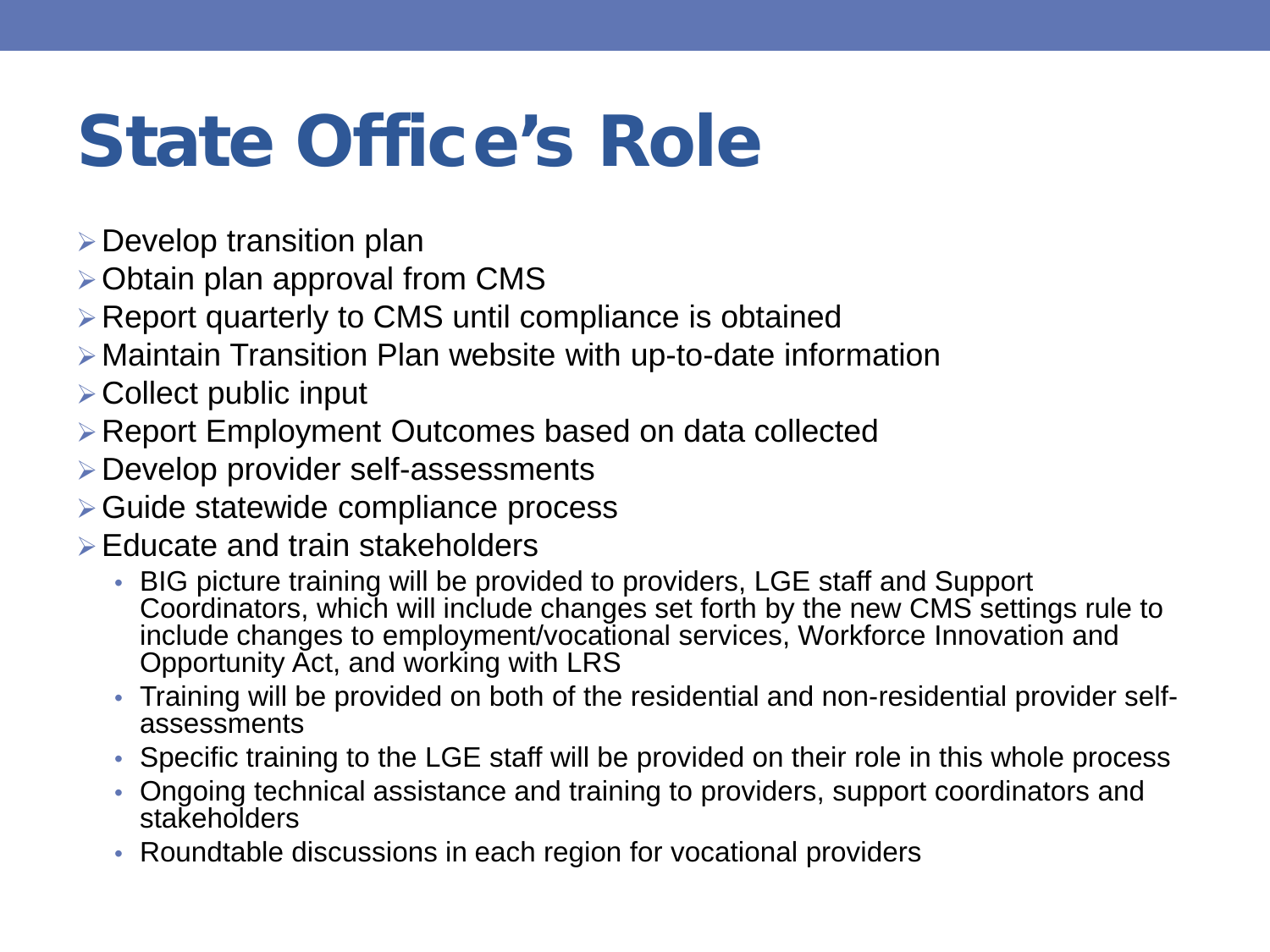# OCDD Website

To locate the updates to OCDD Transition Plan and documents:

<http://new.dhh.louisiana.gov/index.cfm/page/1991>